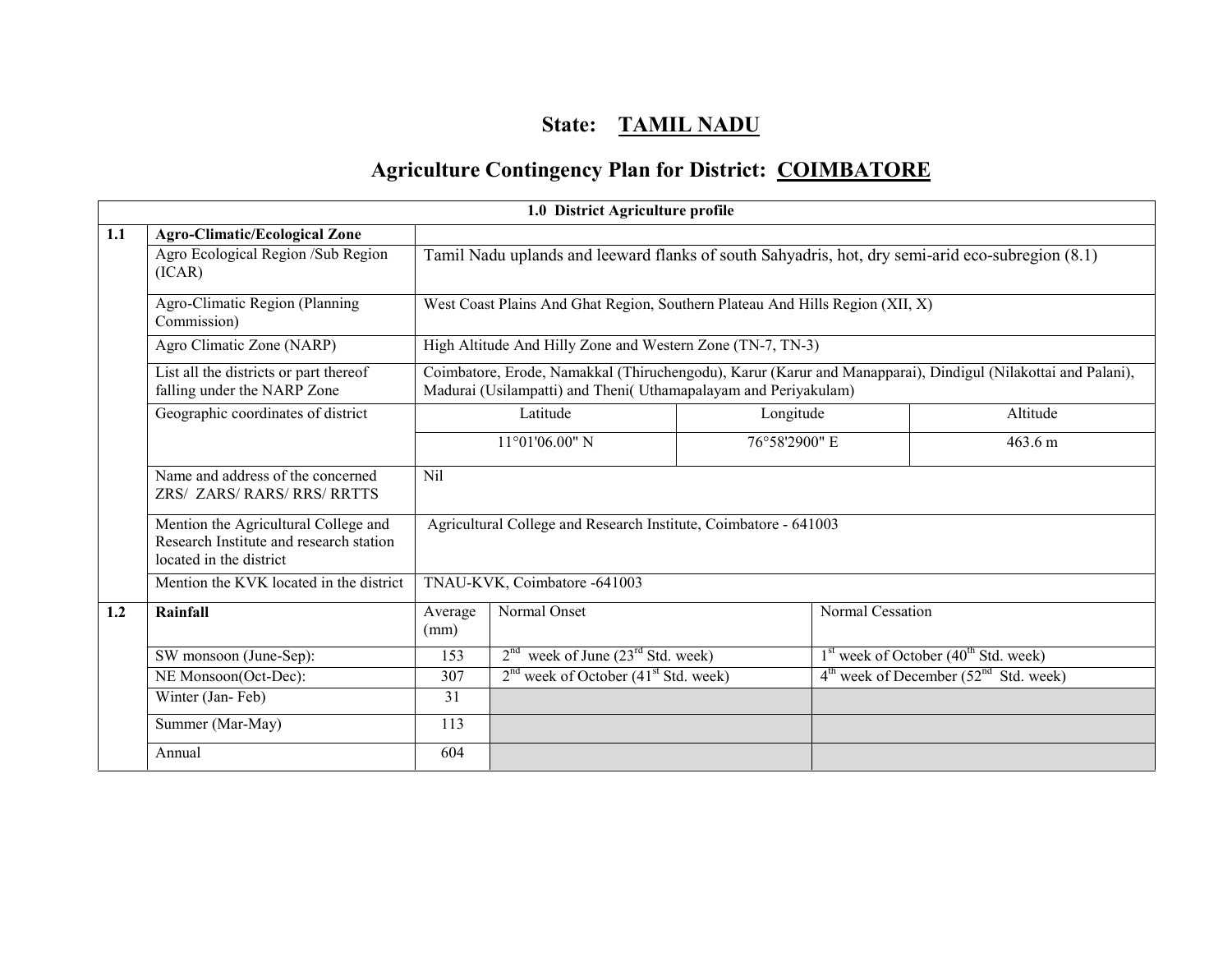| 1.J | Land use<br><b>pattern</b> of<br>the<br>district | Geographic<br>al area | Forest<br>area | Land under<br>non-<br>agricultural<br>use | Permanent<br><b>pastures</b> | Cultivable<br>wasteland | Land under<br>Misc. tree<br>crops and<br>groves | <b>Barren</b> and<br>uncultivable<br>∟and | .\urrent<br>fallows | Net<br>cultivable<br>area | Other<br>fallows |
|-----|--------------------------------------------------|-----------------------|----------------|-------------------------------------------|------------------------------|-------------------------|-------------------------------------------------|-------------------------------------------|---------------------|---------------------------|------------------|
|     | Area<br>$(000 \text{ ha})$                       | 747.1                 | 58.8           | 109.9                                     |                              | 13.0                    | -4.ر                                            | 6.6                                       | 96.6                | 51.2                      | 747.1            |

| 1.4 | <b>Major Soils</b>                | Area ('000 ha) | Percent (%) of total |
|-----|-----------------------------------|----------------|----------------------|
|     | Deep black soil                   | 87.6           | 18.1                 |
|     | Deep red soils                    | 86.5           | 17.8                 |
|     | Misc./WB/Settlement soils         | 28.8           |                      |
|     | Moderately deep black             | 74.6           | 15.4                 |
|     | soils                             |                |                      |
|     | Moderately deep red soils         | 35.9           | 7.4                  |
|     | Moderately shallow black<br>soils | 6.2            | 1.3                  |
|     | Moderately shallow red<br>soils   | 65.7           | 13.6                 |
|     | Shallow black soils               | 2.9            | 0.6                  |
|     | Shallow red soils                 | 59.4           | 12.3                 |
|     | Very deep black soils             | 22.9           | 4.7                  |
|     | Very deep red soils               | 7.5            | 1.6                  |
|     | Very shallow black soils          | 4.6            | 1.0                  |
|     | Very shallow red soils            | 1.8            | 0.4                  |

| 1.5 | <b>Agricultural land use</b><br>Area $(000ha)$ |       | Cropping intensity % |  |
|-----|------------------------------------------------|-------|----------------------|--|
|     |                                                |       |                      |  |
|     | Net sown area                                  | 312.9 |                      |  |
|     | Area sown more than once                       | 17.7  | 105.7                |  |
|     | Gross cropped area                             | 330.6 |                      |  |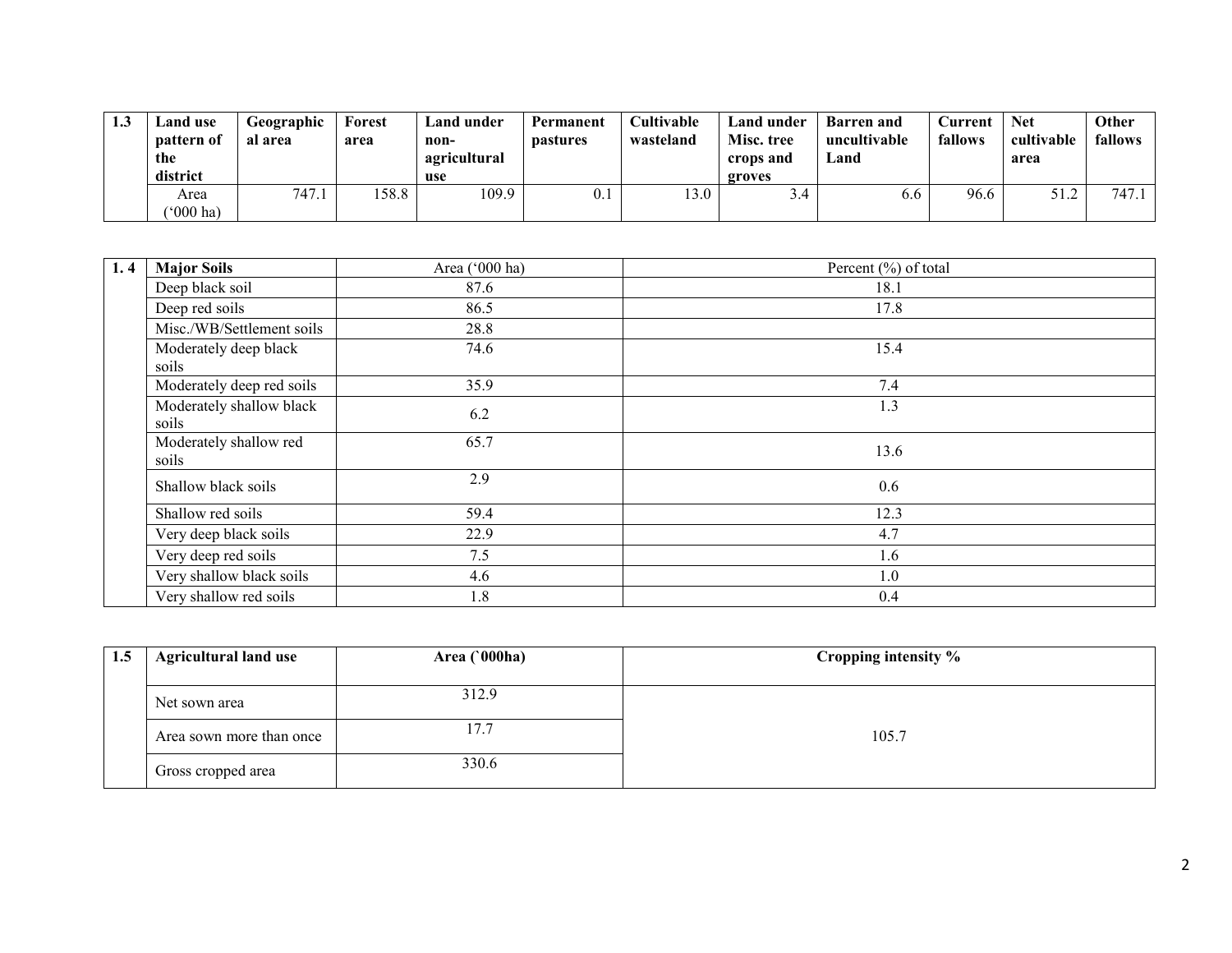| 1.6      | Irrigation                      |                    | Area ('000 ha) |                                                     |  |  |  |  |  |
|----------|---------------------------------|--------------------|----------------|-----------------------------------------------------|--|--|--|--|--|
|          | Net irrigated area              |                    | 175.4          |                                                     |  |  |  |  |  |
|          | Gross irrigated area            |                    | 185.8          |                                                     |  |  |  |  |  |
|          | Rainfed area                    |                    | 137.5          |                                                     |  |  |  |  |  |
|          | <b>Sources of Irrigation</b>    | Number             | Area ('000 ha) | $%$ area                                            |  |  |  |  |  |
| Canals   |                                 |                    | 47.8           | 26.7                                                |  |  |  |  |  |
| Tanks    |                                 |                    | 1.4            | 0.8                                                 |  |  |  |  |  |
|          | Tube wells & filter points      |                    | 26.5           | 14.8                                                |  |  |  |  |  |
|          | Lift irrigation schmes          |                    | 69.5           | 62.1                                                |  |  |  |  |  |
|          | Reservoirs                      |                    | 1.1            | 1.0                                                 |  |  |  |  |  |
| Total    |                                 |                    | 147.9          | 91.1                                                |  |  |  |  |  |
|          | Pumpsets (number)               |                    | 69220 Nos      |                                                     |  |  |  |  |  |
|          | Micro-irrigation                |                    |                |                                                     |  |  |  |  |  |
|          | <b>Groundwater availability</b> | No. of blocks      | $%$ area       | Quality of water                                    |  |  |  |  |  |
| and use  |                                 |                    |                |                                                     |  |  |  |  |  |
|          | Over exploited                  | 10                 | 83.3           | Salinity level: 58 % good, 33% moderate and 9% poor |  |  |  |  |  |
| Critical |                                 |                    | 08.3           | Residual Sodium Carbonate: 53% good, 46% moderate   |  |  |  |  |  |
|          | Semi-critical                   |                    | 08.3           | and 1% poor                                         |  |  |  |  |  |
| Safe     |                                 | $\blacksquare$     | $\blacksquare$ | Sodium Adsorption Ratio:100 % good                  |  |  |  |  |  |
| and use  | Wastewater availability         | Data not available |                |                                                     |  |  |  |  |  |

\*over-exploited: groundwater utilization > 100%; critical: 90-100%; semi-critical: 70-90%; safe: <70%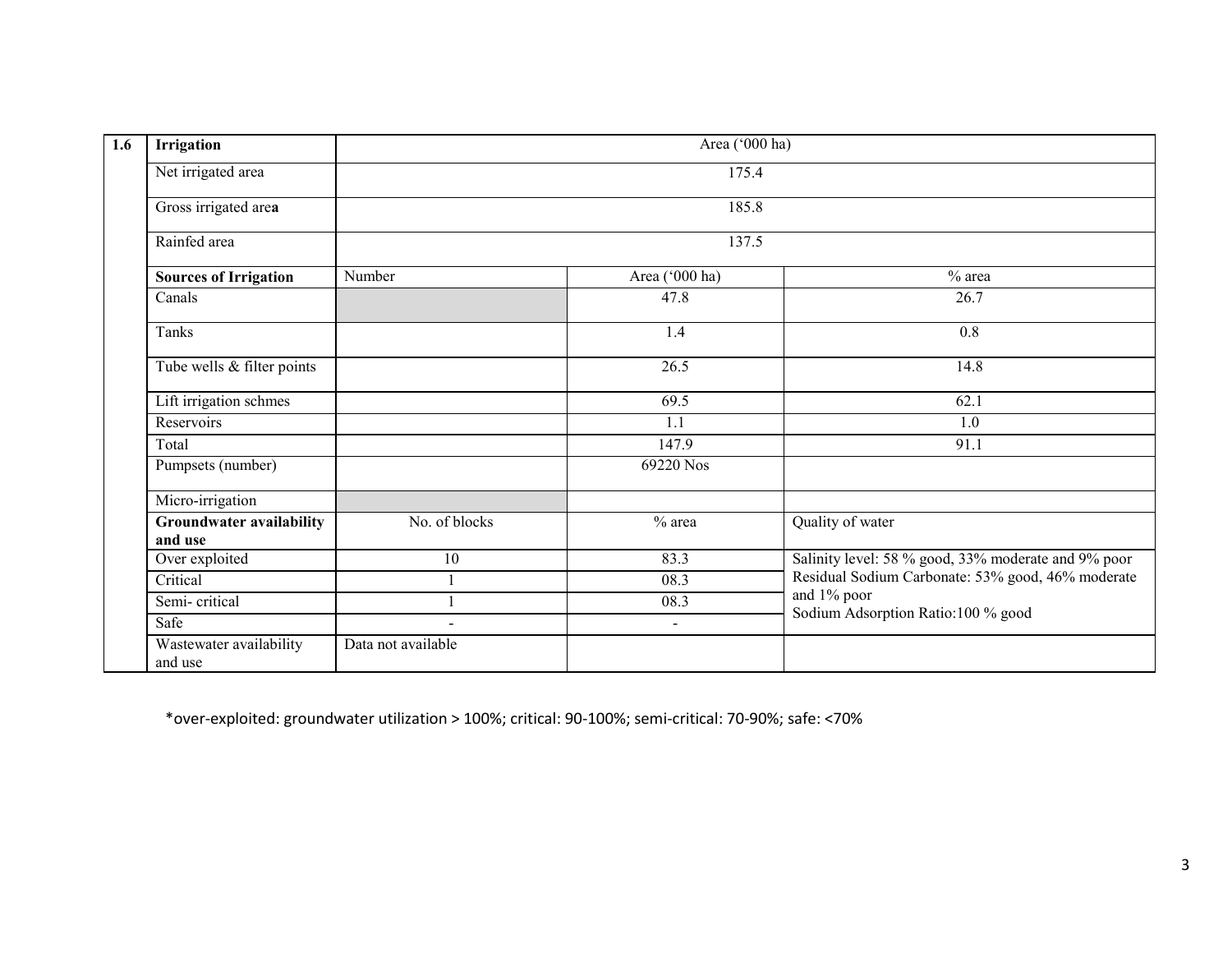| 1.7 | S.No.                           | Major field crops cultivated |                  |                  |                  | Area ('000 ha)                                  |               |                  |  |  |
|-----|---------------------------------|------------------------------|------------------|------------------|------------------|-------------------------------------------------|---------------|------------------|--|--|
|     |                                 |                              |                  | Kharif           |                  | Rabi                                            | <b>Summer</b> | <b>Total</b>     |  |  |
|     |                                 |                              | <b>Irrigated</b> | Rainfed          | <b>Irrigated</b> | Rainfed                                         |               |                  |  |  |
|     | $\mathbf{1}$                    | Sorghum                      | $\overline{0.8}$ | 23.4             | 0.4              | 9.8                                             |               | 34.4             |  |  |
|     | $\overline{2}$                  | Groundnut                    | 0.6              | 5.5              | 1.0              | 1.0                                             |               | 8.2              |  |  |
|     | $\overline{3}$                  | Maize                        | 2.0              | $\overline{0.3}$ | 2.3              | $\overline{1.0}$                                |               | $\overline{5.6}$ |  |  |
|     | $\overline{4}$                  | Cow pea                      | 0.2              | $\overline{3.6}$ | $\blacksquare$   | $\overline{0.9}$                                |               | 4.8              |  |  |
|     | 5                               | Rice                         | 1.6              |                  | 0.9              |                                                 | 0.0           | 2.5              |  |  |
|     | 6                               | Sugarcane                    | 2.5              |                  |                  |                                                 |               | 2.6              |  |  |
|     | $\tau$                          | Horsegram                    | $\blacksquare$   | 0.8              | $\blacksquare$   | 1.0                                             |               | $\overline{1.9}$ |  |  |
|     | 8                               | Bengalgram                   | $\blacksquare$   | 0.3              | $\blacksquare$   | 1.3                                             |               | 1.6              |  |  |
|     | 9                               | Greengram                    | $\blacksquare$   | 1129             | $\blacksquare$   | 431                                             |               | $\overline{1.5}$ |  |  |
|     | $\overline{10}$                 | Cotton                       | 0.7              | 501              |                  |                                                 |               | 1.2              |  |  |
|     | 11                              | Blackgram                    | 0.0              | $\overline{0.7}$ | 0.0              | $\overline{0.3}$                                |               | 1.1              |  |  |
|     |                                 |                              |                  |                  |                  | Horticultural Crops - Vegetables Area ('000 ha) |               |                  |  |  |
|     |                                 | Tomato                       | 3.3              |                  |                  |                                                 |               |                  |  |  |
|     | $\overline{c}$                  | Tapioca                      |                  |                  |                  | $\overline{0.8}$                                |               |                  |  |  |
|     | $\overline{3}$                  | Onion                        |                  |                  |                  | 0.7                                             |               |                  |  |  |
|     | $\overline{4}$                  | <b>Brinjal</b>               |                  |                  |                  | 0.4                                             |               |                  |  |  |
|     | 5                               | Bhendi                       |                  |                  |                  | 0.4                                             |               |                  |  |  |
|     |                                 |                              |                  |                  |                  | Horticultural Crops - Fruits Area ('000 ha)     |               |                  |  |  |
|     | 1                               | Banana                       |                  |                  |                  | 9.8                                             |               |                  |  |  |
|     | $\sqrt{2}$                      | Mango                        |                  |                  |                  | 2.5                                             |               |                  |  |  |
|     | $\mathfrak{Z}$                  | Grapes                       |                  |                  |                  | $\overline{0.2}$                                |               |                  |  |  |
|     | $\overline{4}$                  | Sapota                       |                  |                  |                  | 0.2                                             |               |                  |  |  |
|     | 5                               | Amla                         |                  |                  |                  | $\overline{0.4}$                                |               |                  |  |  |
|     | Plantation crops Area ('000 ha) |                              |                  |                  |                  |                                                 |               |                  |  |  |
|     | 1                               | Coconut                      | 76.9             |                  |                  |                                                 |               |                  |  |  |
|     | $\sqrt{2}$                      | Coffee                       | 2.3              |                  |                  |                                                 |               |                  |  |  |
|     | $\overline{3}$                  | Tea                          |                  |                  |                  | 11.0<br>2.5                                     |               |                  |  |  |
|     |                                 | Total fodder crop area       |                  |                  |                  |                                                 |               |                  |  |  |

#### Area under major field crops & horticulture etc.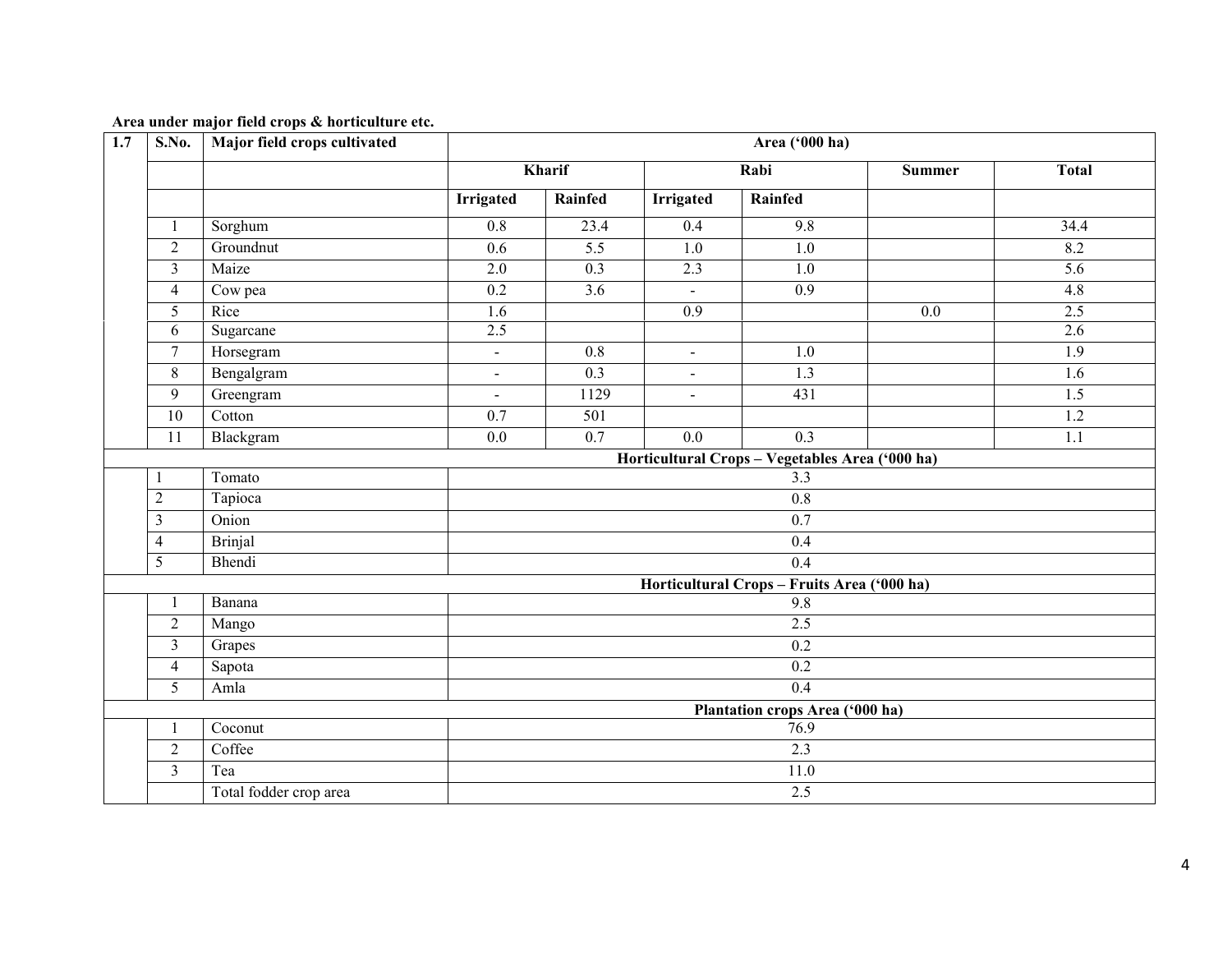| 1.8 | Livestock                                         | <b>Male ('000)</b> | Female ('000)             | <b>Total ('000)</b> |
|-----|---------------------------------------------------|--------------------|---------------------------|---------------------|
|     |                                                   |                    |                           |                     |
|     | Non descriptive Cattle (local low yielding)       | 15.8               | 13.7                      | 29.6                |
|     | Crossbred cattle                                  | 59.3               | 254.4                     | 313.7               |
|     | Non descriptive Buffaloes (local low<br>yielding) | 6.5                | 29.9                      | 36.4                |
|     | <b>Graded Buffaloes</b>                           |                    |                           |                     |
|     | Goat                                              |                    |                           | 230.5               |
|     | Sheep                                             |                    |                           | 122.8               |
|     | Others (Camel, Pig, Yak etc.)                     |                    |                           |                     |
|     | Commercial dairy farms (Number)                   |                    |                           | More than 500       |
| 1.9 | <b>Poultry</b>                                    | No. of farms       | Total No. of birds ('000) |                     |
|     | Commercial                                        | 290                |                           | 1,779.0             |
|     | Backyard                                          |                    |                           | 47.8                |

| 1.10 | Fisheries (Data source: Chief Planning Officer)                                                                                  |                          |                          |                        |                          |                                          |                                                        |                               |
|------|----------------------------------------------------------------------------------------------------------------------------------|--------------------------|--------------------------|------------------------|--------------------------|------------------------------------------|--------------------------------------------------------|-------------------------------|
|      | A. Capture                                                                                                                       |                          |                          |                        |                          |                                          |                                                        |                               |
|      | i) Marine (Data Source: Fisheries                                                                                                |                          | No. of fishermen         | <b>Boats</b>           |                          |                                          | <b>Nets</b>                                            | <b>Storage facilities</b>     |
|      | Department)                                                                                                                      |                          |                          | Mechanized             | Non-<br>mechanized       | Mechanized<br>(Trawl nets,<br>Gill nets) | Non-mechanized<br>(Shore Seines,<br>Stake & trap nets) | (Ice plants etc.)             |
|      |                                                                                                                                  |                          |                          |                        |                          |                                          |                                                        |                               |
|      | ii) Inland (Data Source: Fisheries<br>Department)                                                                                |                          | No. Farmer owned ponds   |                        | <b>No. of Reservoirs</b> |                                          |                                                        | No. of village tanks          |
|      |                                                                                                                                  | $\overline{\phantom{0}}$ |                          |                        | 9                        |                                          | 77                                                     |                               |
|      | <b>B.</b> Culture                                                                                                                |                          |                          |                        |                          |                                          |                                                        |                               |
|      |                                                                                                                                  |                          |                          | Water Spread Area (ha) |                          | Yield (t/ha)                             |                                                        | <b>Production ('000 tons)</b> |
|      | i) Brackish water (Data Source: MPEDA/<br><b>Fisheries Department)</b><br>ii) Fresh water (Data Source: Fisheries<br>Department) |                          |                          |                        |                          |                                          |                                                        |                               |
|      |                                                                                                                                  |                          | $\overline{\phantom{0}}$ |                        |                          | -                                        |                                                        | $\overline{\phantom{a}}$      |
|      | <b>Others</b>                                                                                                                    |                          |                          |                        |                          |                                          |                                                        |                               |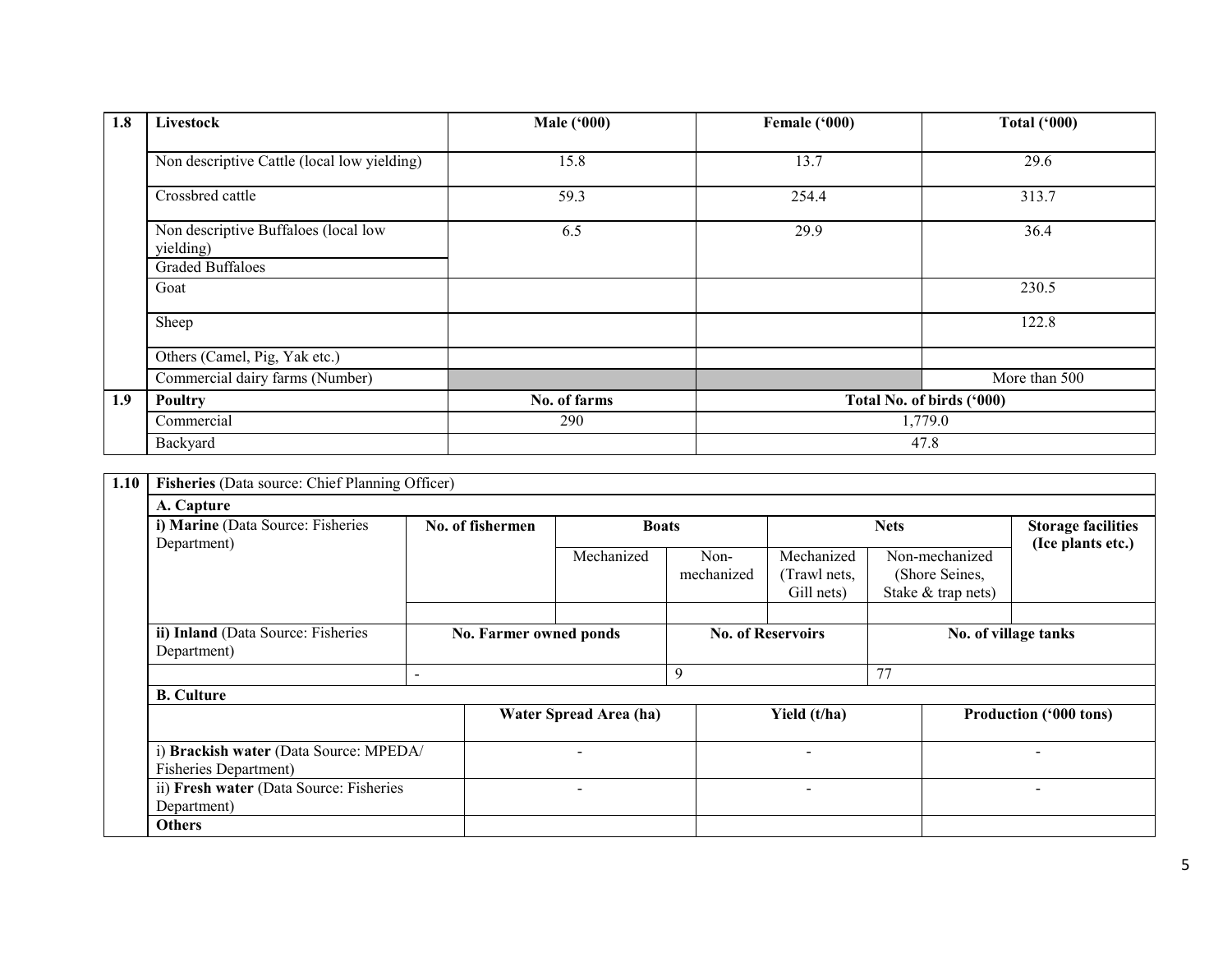| 1.11           | <b>Production and</b>            |                   | Kharif                  |                   | Rabi                    |                   | <b>Summer</b>           |                       | <b>Total</b>            |
|----------------|----------------------------------|-------------------|-------------------------|-------------------|-------------------------|-------------------|-------------------------|-----------------------|-------------------------|
|                | Productivity of major<br>crops   | Production<br>(t) | Productivity<br>(kg/ha) | Production<br>(t) | Productivity<br>(kg/ha) | Production<br>(t) | Productivity<br>(kg/ha) | Production<br>(000 t) | Productivity<br>(kg/ha) |
|                | Sorghum                          |                   |                         |                   |                         |                   |                         | 34.7                  | 1073                    |
| $\overline{2}$ | Groundnut                        |                   |                         |                   |                         |                   |                         | 21.7                  | 1988                    |
| $\overline{3}$ | Maize                            |                   |                         |                   |                         |                   |                         | 0.7                   | 5386                    |
| 4              | Cowpea                           |                   |                         |                   |                         |                   |                         | 1.0                   | 214                     |
| 5              | Rice                             | 4.0               | 3448                    | 12.6              | 4000                    | 3.7               | 4000                    | 20.4                  | 3816                    |
| 6              | Cotton                           |                   |                         |                   |                         |                   |                         | 7.7                   | 362                     |
|                | <b>Major Horticultural crops</b> |                   |                         |                   |                         |                   |                         |                       |                         |
|                | Banana                           |                   |                         |                   |                         |                   |                         | 287.2                 | 39846                   |
| $\overline{2}$ | Tomato                           |                   |                         |                   |                         |                   |                         | 74.8                  | 13827                   |
| 3              | Tapioca                          |                   |                         |                   |                         |                   |                         | 26.7                  | 40360                   |
| 4              | Onion                            |                   |                         |                   |                         |                   |                         | 26.3                  | 11678                   |
| 5              | <b>Brinjal</b>                   |                   |                         |                   |                         |                   |                         | 13.8                  | 19924                   |

| 1.12 | Sowing window for 5       | Sorghum                         | Groundnut                | Maize                                          | Rice                                                                                                                                                                                                                                                                                                                                                                                                                                                                       | Cotton                                         |
|------|---------------------------|---------------------------------|--------------------------|------------------------------------------------|----------------------------------------------------------------------------------------------------------------------------------------------------------------------------------------------------------------------------------------------------------------------------------------------------------------------------------------------------------------------------------------------------------------------------------------------------------------------------|------------------------------------------------|
|      | major crops               |                                 |                          |                                                |                                                                                                                                                                                                                                                                                                                                                                                                                                                                            |                                                |
|      | (start and end of sowing) |                                 |                          |                                                |                                                                                                                                                                                                                                                                                                                                                                                                                                                                            |                                                |
|      | period)                   |                                 |                          |                                                |                                                                                                                                                                                                                                                                                                                                                                                                                                                                            |                                                |
|      | Kharif-Rainfed            | June $1st$ week to July         | May $2^{nd}$ week – June |                                                |                                                                                                                                                                                                                                                                                                                                                                                                                                                                            | June $4^{th}$ week – July $2^{nd}$             |
|      |                           | 1 <sup>st</sup> week            | $2nd$ week               |                                                |                                                                                                                                                                                                                                                                                                                                                                                                                                                                            | week                                           |
|      | Kharif-Irrigated          | ---                             | May - June               | July $1^{st}$ FN to Aug $1^{st}$               | July 1 <sup>st</sup> week – $3^{rd}$                                                                                                                                                                                                                                                                                                                                                                                                                                       | Aug $1st$ week - 4 <sup>th</sup> week          |
|      |                           |                                 |                          | week                                           | week                                                                                                                                                                                                                                                                                                                                                                                                                                                                       |                                                |
|      | Rabi-Rainfed              | Sep $3^{nd}$ week – Oct         |                          | Oct $2nd$ week to Nov $1st$                    | $\frac{1}{2} \left( \frac{1}{2} \right) \left( \frac{1}{2} \right) \left( \frac{1}{2} \right) \left( \frac{1}{2} \right) \left( \frac{1}{2} \right) \left( \frac{1}{2} \right) \left( \frac{1}{2} \right) \left( \frac{1}{2} \right) \left( \frac{1}{2} \right) \left( \frac{1}{2} \right) \left( \frac{1}{2} \right) \left( \frac{1}{2} \right) \left( \frac{1}{2} \right) \left( \frac{1}{2} \right) \left( \frac{1}{2} \right) \left( \frac{1}{2} \right) \left( \frac$ | Sep $4^{\text{th}}$ week – Oct $2^{\text{nd}}$ |
|      |                           | $2nd$ week                      |                          | week                                           |                                                                                                                                                                                                                                                                                                                                                                                                                                                                            | week                                           |
|      | Rabi-Irrigated            | January 4 <sup>th</sup> week-   | Dec $2nd$ week – Jan1st  | $\sqrt{\text{Nov}} 2^{\text{nd} t}$ week – Dec | Sep. $1st$ week – $3rd$                                                                                                                                                                                                                                                                                                                                                                                                                                                    |                                                |
|      |                           | Feb. $2^{nd}$ <sup>t</sup> week | week                     | $4th$ week                                     | week                                                                                                                                                                                                                                                                                                                                                                                                                                                                       |                                                |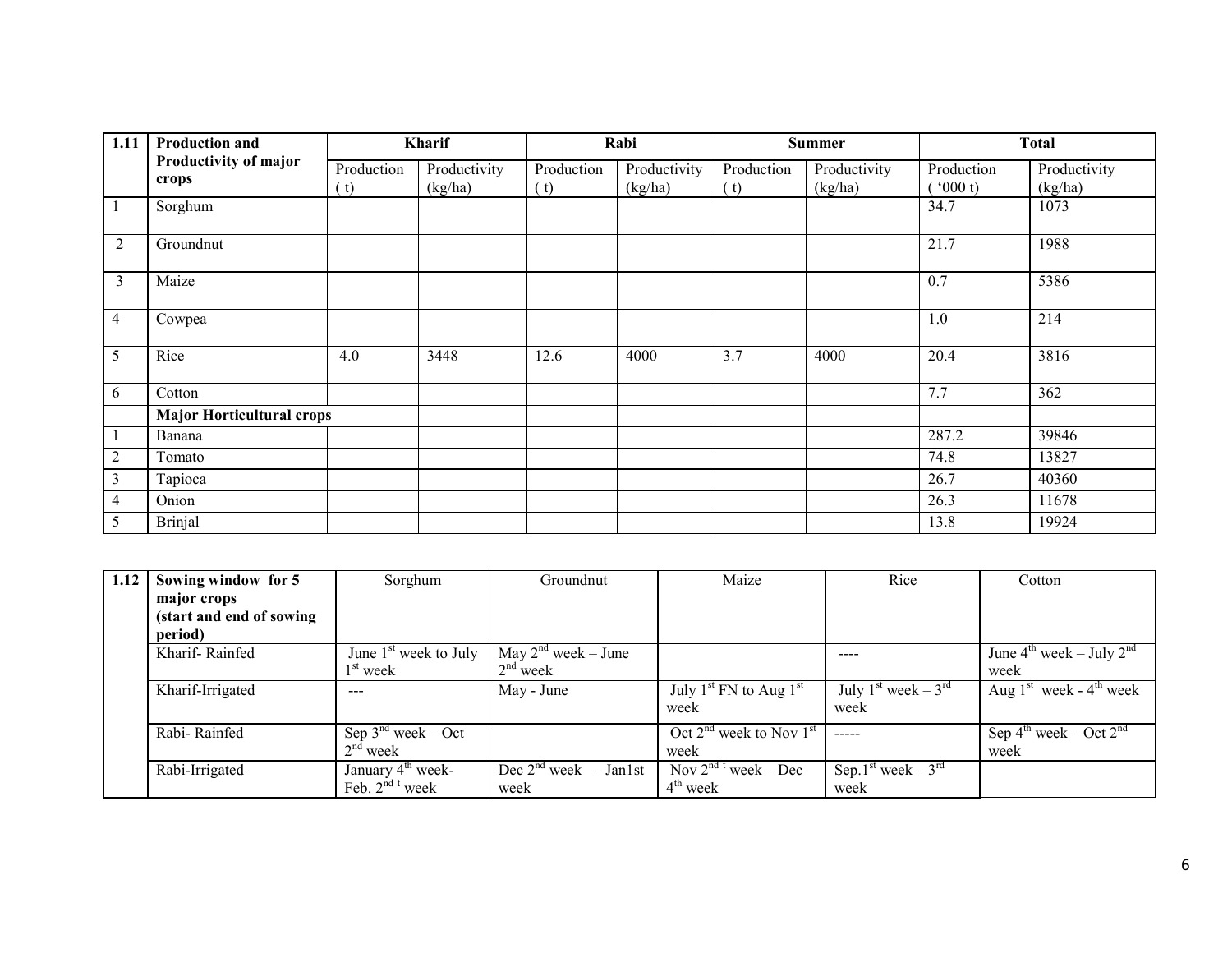| 1.13 | What is the major contingency the<br>district is prone to? (Tick mark and<br>mention years if known during the last 10<br>year period) | Regular                                                                                             | Occasional                                         | None      |
|------|----------------------------------------------------------------------------------------------------------------------------------------|-----------------------------------------------------------------------------------------------------|----------------------------------------------------|-----------|
|      | Drought                                                                                                                                | $\sqrt{ }$                                                                                          |                                                    |           |
|      | Flood                                                                                                                                  |                                                                                                     |                                                    | $\sqrt{}$ |
|      | Cyclone                                                                                                                                |                                                                                                     |                                                    | $\sqrt{}$ |
|      | Hail storm                                                                                                                             |                                                                                                     |                                                    | $\sqrt{}$ |
|      | High intense storms                                                                                                                    |                                                                                                     | $\sqrt{ }$                                         |           |
|      | Heat wave                                                                                                                              |                                                                                                     |                                                    | $\sqrt{}$ |
|      | Cold wave                                                                                                                              |                                                                                                     |                                                    | $\sqrt{}$ |
|      | High wind                                                                                                                              | $\sqrt{}$                                                                                           |                                                    |           |
|      | Frost                                                                                                                                  |                                                                                                     |                                                    | $\sqrt{}$ |
|      | Sea water intrusion                                                                                                                    |                                                                                                     |                                                    | $\sqrt{}$ |
|      | Pests and diseases                                                                                                                     | $\sqrt{ }$                                                                                          |                                                    |           |
|      | Sorghum                                                                                                                                | Shoot fly, Stem borer,<br>Ear head bug, Ergot<br>Leaf spot, Mite, Rust, Head mould,<br>Downy mildew | Ear head caterpillar, Grain midge,<br>Charcoal rot |           |
|      | Groundnut                                                                                                                              | Leaf minor, Thrips, Pod borer,<br>Root rot, Tikka leaf spot, Rust                                   | Red hairy caterpillar, Millipede                   |           |
|      | Maize                                                                                                                                  | Stem borer, Aphid, Downy mildew                                                                     | Cob borer, Shoot fly, Leaf spot                    |           |
|      | Cowpea                                                                                                                                 | Apid, stem fly, Pod borer, Rust                                                                     |                                                    |           |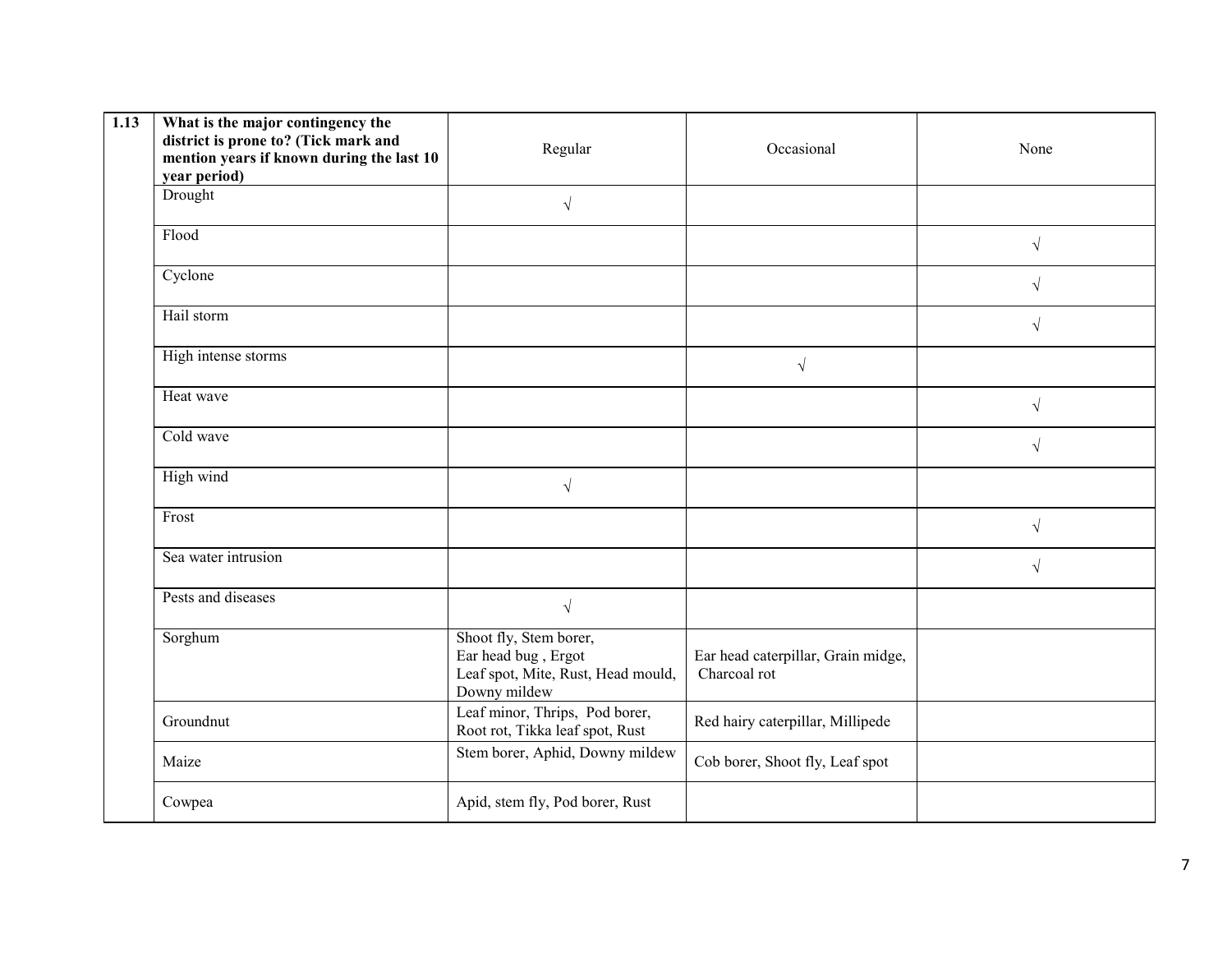| Rice   | Stem borer, Leaf folder, Thrips,<br>Brown plant hopper Ear head bug,<br>Blast.                       | Sheeth rot, sheeth blight,<br>Bacterial leaf blight, Brown spot,<br>Rice Thungro Virus |  |
|--------|------------------------------------------------------------------------------------------------------|----------------------------------------------------------------------------------------|--|
| Cotton | Sucking pests (Thrips, Aphid, Leaf<br>hopper, White flies), Stem weevil,<br>Boll rot Wilt, Mealy bug | Root rot, Alternaria leaf spot                                                         |  |

| 1.14 | Include Digital maps of the<br>district for | Location map of district within State as Annexure I | Enclosed: Yes |
|------|---------------------------------------------|-----------------------------------------------------|---------------|
|      |                                             | Mean annual rainfall as Annexure 2                  | Enclosed: Yes |
|      |                                             | Soil map as Annexure 3                              | Enclosed: Yes |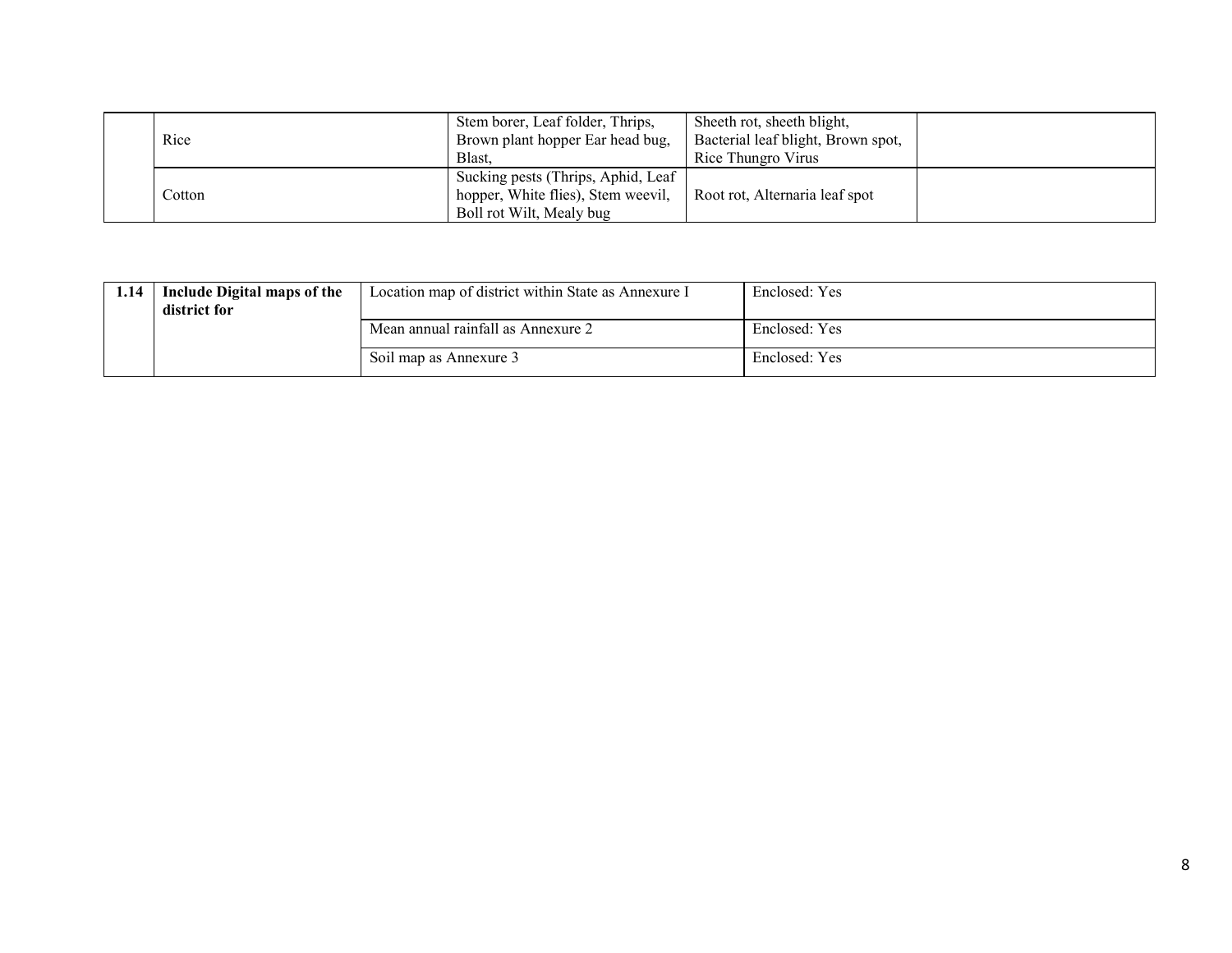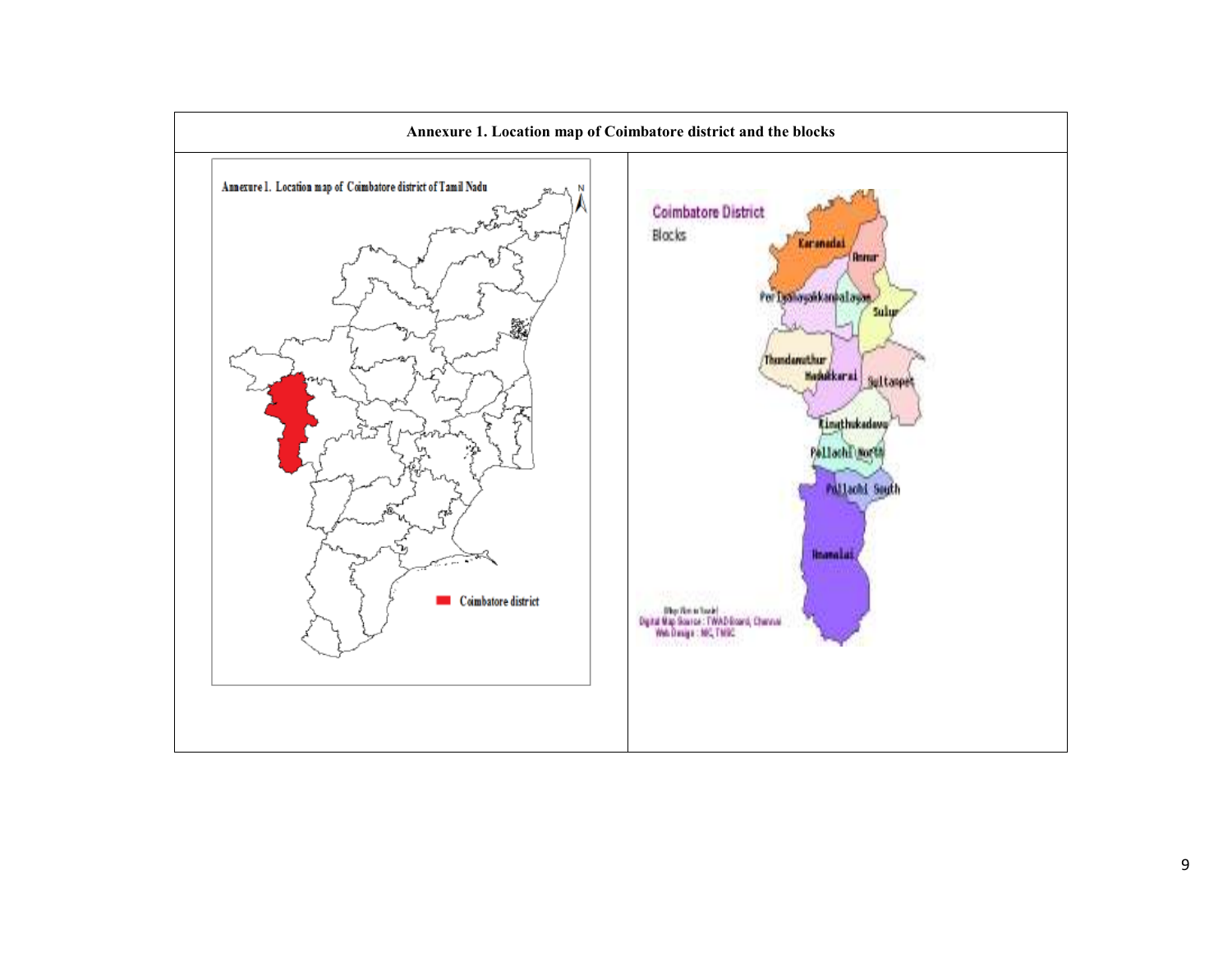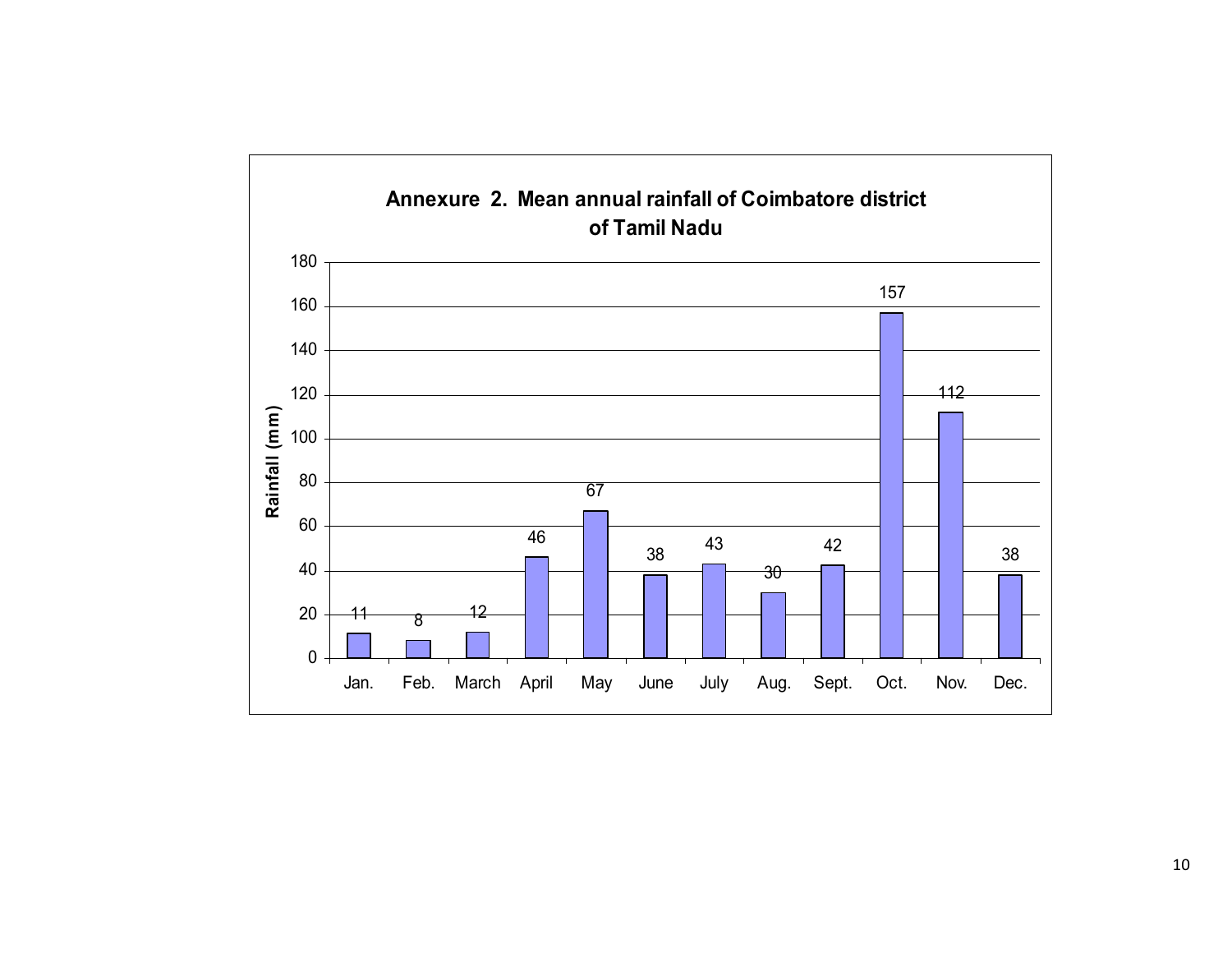Annexure 3. Soil map of Coimbatore district of Tamil Nadu

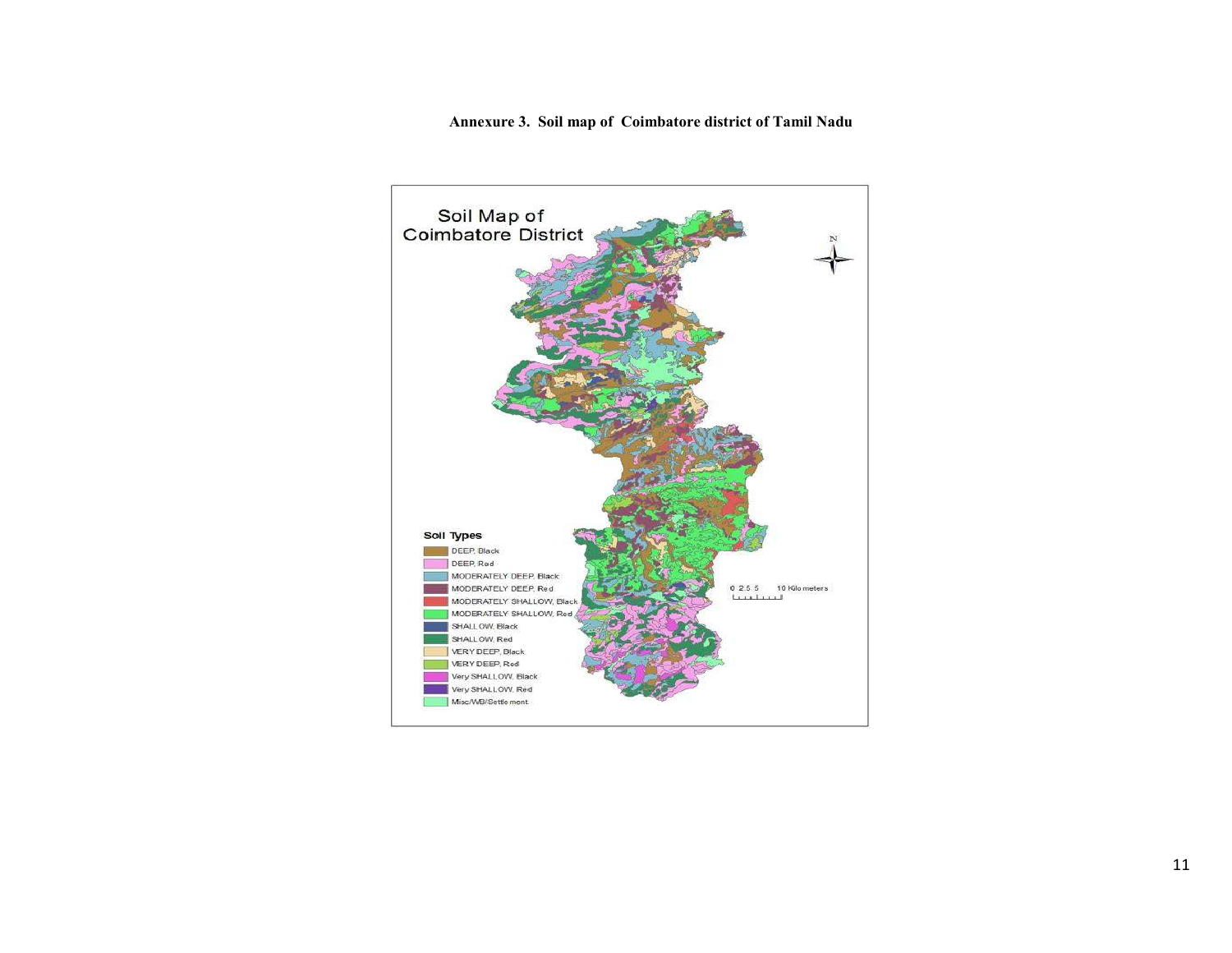# 2.0 Strategies for weather related contingencies 2.1 Drought 2.1.1 Rainfed situation

| Condition                                          |                               |                                                                 |                                                                                                                                                                                                                                                                                                                          | <b>Suggested Contingency measures for Kharif</b>                                                                                                                                                                                                                                                                                                                                                                                                                                                                                                                                                                                                                                                                                  |                                           |
|----------------------------------------------------|-------------------------------|-----------------------------------------------------------------|--------------------------------------------------------------------------------------------------------------------------------------------------------------------------------------------------------------------------------------------------------------------------------------------------------------------------|-----------------------------------------------------------------------------------------------------------------------------------------------------------------------------------------------------------------------------------------------------------------------------------------------------------------------------------------------------------------------------------------------------------------------------------------------------------------------------------------------------------------------------------------------------------------------------------------------------------------------------------------------------------------------------------------------------------------------------------|-------------------------------------------|
| <b>Early season</b>                                | Major                         | <b>Normal</b>                                                   | Change in                                                                                                                                                                                                                                                                                                                | <b>Agronomic measures</b>                                                                                                                                                                                                                                                                                                                                                                                                                                                                                                                                                                                                                                                                                                         | <b>Remarks</b> on                         |
| drought (delayed                                   | Farming                       | Crop/cropping                                                   | crop/cropping system                                                                                                                                                                                                                                                                                                     |                                                                                                                                                                                                                                                                                                                                                                                                                                                                                                                                                                                                                                                                                                                                   | Implementation                            |
| onset)                                             | situation                     | system                                                          |                                                                                                                                                                                                                                                                                                                          |                                                                                                                                                                                                                                                                                                                                                                                                                                                                                                                                                                                                                                                                                                                                   |                                           |
| Delay by 2 weeks<br>(4 <sup>th</sup> week of June) | Red and<br><b>Black soils</b> | Groundnut /<br>sorghum /maize /<br>sunflower / Pearl<br>millet  | No change                                                                                                                                                                                                                                                                                                                | $\triangleright$ Mechanical sowing with tractor drawn seed<br>drills to speed up the sowing to capture moisture<br>for germination<br>$\triangleright$ Seed hardening<br>Sorghum – $2\%$ KH <sub>2</sub> PO <sub>4</sub> (Dissolve 20 g KH <sub>2</sub> PO <sub>4</sub><br>in one litre of water) or $500$ ppm CCC(1ml in 1<br>litre of water) for 6 hours and shade $\text{dry}$ – use<br>350 ml for 1kg seeds<br>Groundnut - 0.5% KCL for 6 hours<br>Sunflower – $2\%$ ZnSO <sub>4</sub> for 12 hours (20g in one<br>litre of water) shade dry and used for sowing<br>Supplemental irrigation<br>➤<br>$\triangleright$ In situ SWC measures in fallow: opening up of<br>ridges and furrows<br>$\triangleright$ Broad bed furrow | Linkage with<br>NREGA for SWC<br>measures |
| Delay by 4 weeks<br>(2 <sup>nd</sup> week of July) | Red and Black<br>soils        | Groundnut /<br>sorghum / maize /<br>sunflower / Pearl<br>millet | No change<br>Groundnut (CO 2, VRI<br>2, VRIGn5, ALR 3,<br>COGn 5, TMV 7) $/$<br>Sorghum (CO 26,<br>$CO(S)$ 28, BSR 1, COH<br>4) / <b>Maize</b> ( $CO$ 1,<br>$COH(M)$ 4, 5, COBC 1)<br>/ Sunflower(CO 4,<br>Morden, TCSH 1, KBSH<br>1, KBSH 44, PHC 1091,<br>MSFH 1) /<br>Pearl millet(CO 9, CO<br>13CO(Ra) 14, Paiyur 1) | $\triangleright$ Mechanical sowing<br>$\triangleright$ Seed hardening<br>Sorghum - $2\%$ KH <sub>2</sub> PO <sub>4</sub> (Dissolve 20g KH <sub>2</sub> PO <sub>4</sub><br>in one litre of water) or 500ppm CCC(1ml in 1<br>litre of water) for 6 hours and shade $\text{dry}$ – use<br>350 ml for 1kg seeds<br>Groundnut - 0.5% KCL for 6 hours<br>Sunflower – $2\%$ ZnSO <sub>4</sub> for 12 hours (20g in one<br>litre of water) shade dry and used for sowing<br>$\triangleright$ Following weather based agro advisory for<br>harvesting<br>$\triangleright$ Using rain gun or supplemental irrigation if<br>available<br>$\triangleright$ In situ SWC measures in fallow: opening up of<br>ridges and furrows                | Linkage with<br>NREGA for SWC<br>measures |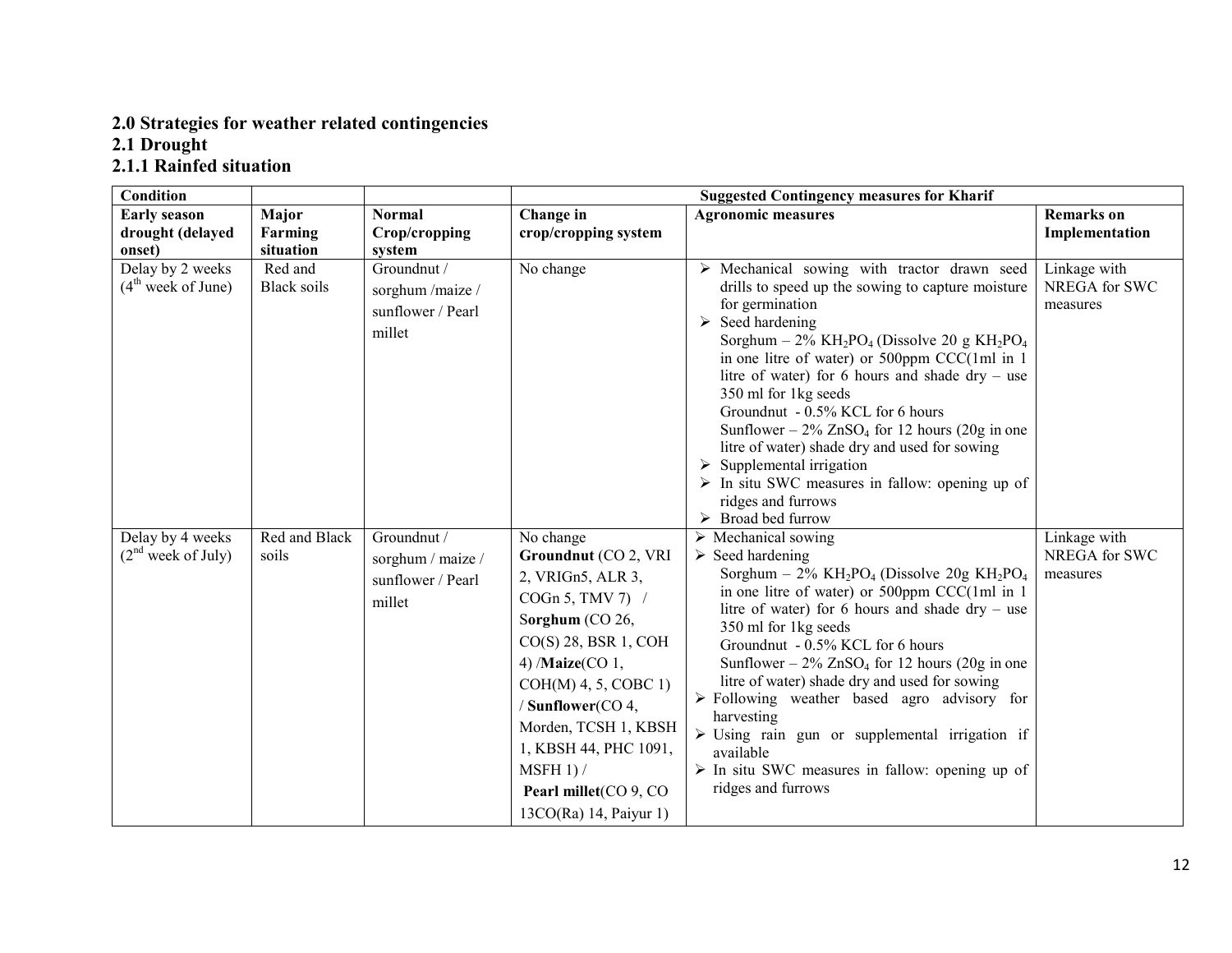| Condition                                          |                               |                                                |                                                                                                                                                                      | <b>Suggested Contingency measures for Kharif</b>                                                                                                                                    |                                     |
|----------------------------------------------------|-------------------------------|------------------------------------------------|----------------------------------------------------------------------------------------------------------------------------------------------------------------------|-------------------------------------------------------------------------------------------------------------------------------------------------------------------------------------|-------------------------------------|
| <b>Early season</b><br>drought (delayed<br>onset)  | Major<br>Farming<br>situation | <b>Normal</b><br>Crop/cropping<br>system       | Change in<br>crop/cropping system                                                                                                                                    | <b>Agronomic measures</b>                                                                                                                                                           | <b>Remarks</b> on<br>Implementation |
| Delay by 6 weeks<br>(4 <sup>th</sup> week of July) | Red and Black<br>soils        | Groundnut / maize /<br>$\cot$ to $\sin$ flower | Pure crop of<br>Sorghum $(CO 26)$<br>$CO(S)$ 28, BSR 1, COH<br>(4)<br>Pearl millet (CO 9, CO)<br>$13CO(Ra)$ 14, Paiyur 1)/<br>Horse gram $(Co 1,$<br>Paiyur $1, 2$ ) | $\triangleright$ Sowing along the contour<br>$\triangleright$ In situ SWC measures in fallow: opening up of<br>ridges and furrows<br>$\triangleright$ Adopt Broad bed furrow system |                                     |
| Delay by 8 weeks<br>$(2nd$ week of<br>August)      | Red and Black<br>soils        | Groundnut / maize /<br>$\cot$ to $\sin$ flower | rabi<br>Advanced<br>season<br>crop cultivation -                                                                                                                     | ----                                                                                                                                                                                |                                     |

| <b>Early season</b><br>drought (delayed<br>onset) | Major<br>Farming<br>situation | Normal<br>Crop/cropping<br>system              | Change in<br>crop/cropping system                                                                                                                                                                      | <b>Agronomic measures</b>                                                                                                                                                                                                                                                                                                                                                                                                | <b>Remarks</b> on<br>Implementation                |
|---------------------------------------------------|-------------------------------|------------------------------------------------|--------------------------------------------------------------------------------------------------------------------------------------------------------------------------------------------------------|--------------------------------------------------------------------------------------------------------------------------------------------------------------------------------------------------------------------------------------------------------------------------------------------------------------------------------------------------------------------------------------------------------------------------|----------------------------------------------------|
| Delay by 2 weeks<br>$(4th$ week of<br>October)    | Red and Black<br>soils        | Groundnut / maize/<br>Sunflower/rabi<br>pulses | $\overline{N}$ o change                                                                                                                                                                                | > Pre-monsoon sowing on 38th to $40^{\text{th}}$<br>week.<br>location wise details are given in crop production<br>guide<br>$\triangleright$ Seed hardening<br>Groundnut $-0.5\%$ KCL for 6 hours<br>Sunflower – $2\%$ ZnSO <sub>4</sub> for 12 hours (20g in one<br>litre of water) shade dry and used for sowing<br>$\triangleright$ Summer ploughing<br>$\triangleright$ Supplemental irrigation especially for maize | Implement through<br>State Dept. of<br>Agriculture |
| Delay by 4 weeks<br>$(2nd$ week of<br>November)   | Red and Black<br>soils        | Sorghum / ground<br>nut /Pulses                | Pearl millet(CO 9, CO<br>13CO(Ra) 14, Paiyur 1)<br>raised as intercrop<br>Groundnut(CO 2, VRI<br>2, VRIGn5, ALR 3,<br>$COGn$ 5, TMV 7)<br>intercropped with<br>Sesame $(4:1)$ ,<br>Blackgram(CO 5, VBN | $\triangleright$ Early maturing varieties<br>$\triangleright$ Supplemental irrigation<br>$\triangleright$ Wider row spacing.<br>$\geq$ 15% Higher seed rate<br>Sorghum $-17.25$ kg/ha<br>Groundnut – $160 \text{ kg/ha}$ (kernels)<br>Pulses $-23$ kg/ha<br>$\triangleright$ In situ SWC measures in fallow: opening up of<br>ridges and furrows                                                                         |                                                    |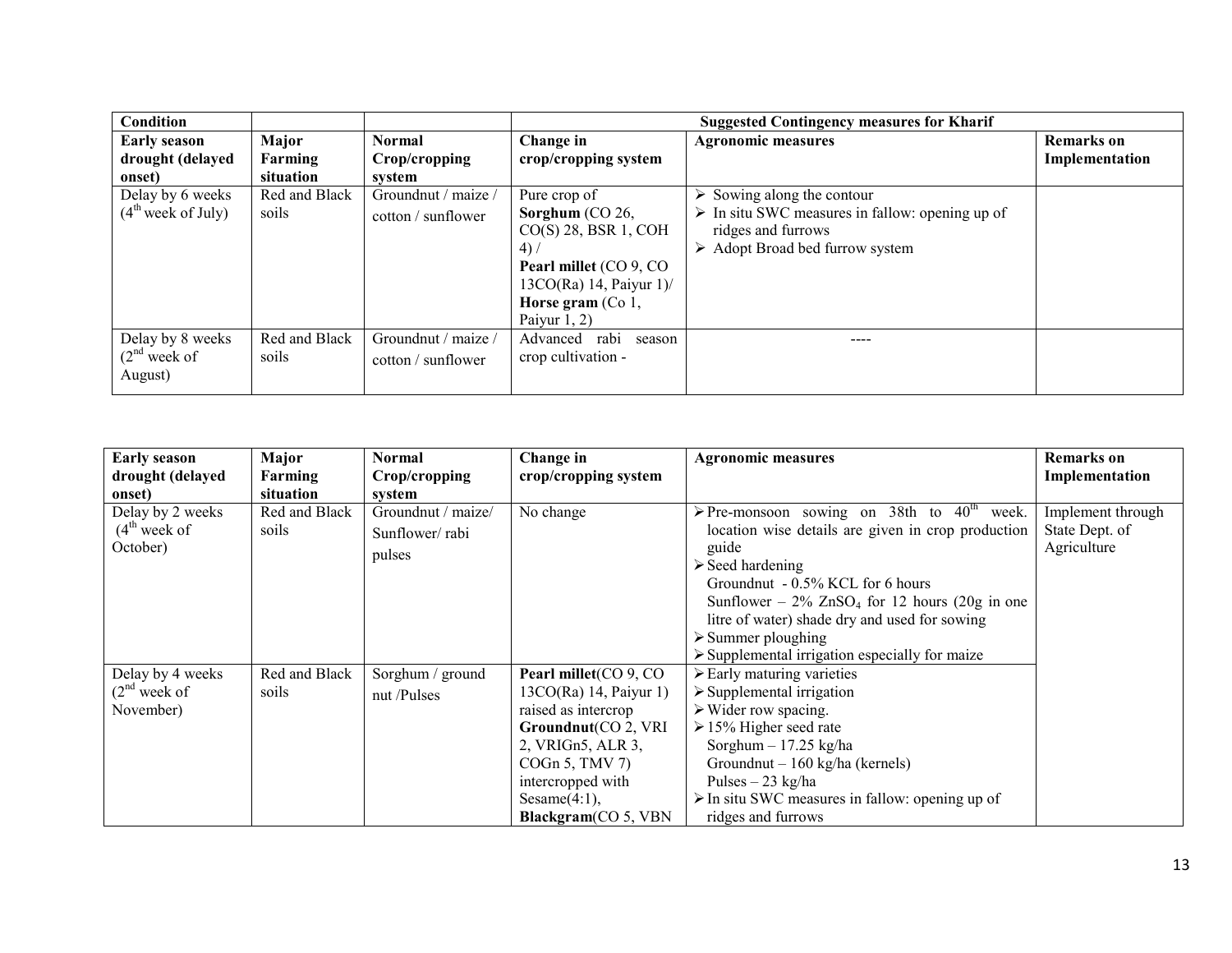|                                                 |                        |                          | $1,2,3$ , VBN(BG) 4) (4:1)<br>or $Cowpea(Co 2, 6)$<br>$CO(CP)$ 7, VBN 2,<br>Paiyur 1) $(6:1)$                                                                                                                                                                                |                                                                                                                  |                                           |
|-------------------------------------------------|------------------------|--------------------------|------------------------------------------------------------------------------------------------------------------------------------------------------------------------------------------------------------------------------------------------------------------------------|------------------------------------------------------------------------------------------------------------------|-------------------------------------------|
| Delay by 6 weeks<br>$(4th$ week of<br>November) | Red and Black<br>soils | Groundnut<br>Bengal gram | Pure crop of<br>Sorghum $(CO 26)$<br>$CO(S)$ 28, BSR 1, COH<br>4) /<br>Pearl millet (CO 9, CO<br>13CO(Ra) 14, Paiyur 1)/<br>Horse gram $(Co 1,$<br>Paiyur $1, 2$ )                                                                                                           | Sowing along the contour<br>$\triangleright$ In situ SWC measures in fallow: opening up of<br>ridges and furrows | Linkage with<br>NREGA for SWC<br>measures |
| Delay by 8 weeks<br>$2nd$ week of<br>December   | Red and Black<br>soils | Groundnut<br>Bengal gram | Raising summer season<br>crop early<br>Sorghum (CO 26,<br>$CO(S)$ 28, BSR 1, COH<br>4) $\text{Maize}(CO 1,$<br>$COH(M)$ 4, 5, COBC 1)<br>/ Sunflower(CO 4,<br>Morden, TCSH 1, KBSH<br>1, KBSH 44, PHC 1091,<br>MSFH 1) /<br>Pearl millet (CO 9, CO<br>13CO(Ra) 14, Paiyur 1) | ----                                                                                                             |                                           |

| Condition                                                                                          |                        |                                                                              |                                                                                                                                                                                                                                                       | <b>Suggested Contingency measures</b>                                                                                                                                                                |                                                                                                                           |
|----------------------------------------------------------------------------------------------------|------------------------|------------------------------------------------------------------------------|-------------------------------------------------------------------------------------------------------------------------------------------------------------------------------------------------------------------------------------------------------|------------------------------------------------------------------------------------------------------------------------------------------------------------------------------------------------------|---------------------------------------------------------------------------------------------------------------------------|
| <b>Early season</b>                                                                                | Major                  | <b>Normal</b>                                                                | Crop management                                                                                                                                                                                                                                       | Soil management                                                                                                                                                                                      | <b>Remarks</b> on                                                                                                         |
| drought (Normal                                                                                    | Farming                | Crop/cropping                                                                |                                                                                                                                                                                                                                                       |                                                                                                                                                                                                      | Implementation                                                                                                            |
| onset)                                                                                             | situation              | system                                                                       |                                                                                                                                                                                                                                                       |                                                                                                                                                                                                      |                                                                                                                           |
| 15-20 days dry spell $\vert$<br>after sowing leading<br>to poor<br>germination/crop<br>stand etc.) | Red and Black<br>soils | Maize / Pearl millet<br>Cotton / Sunflower<br>/Sorghum<br>Groundnut / pulses | $\triangleright$ Seed hardening with<br>chemicals<br>$\triangleright$ Initial drought of 15-<br>20 days will not affect<br>germination<br>crop<br>It actually<br>stand.<br>helps ground nut crop<br>for<br>profuse<br>and<br>synchronous<br>flowering | Sowing along the contour ridging after three<br>➤<br>weeks<br>Compartmental bunding, Ridge and Furrows,<br>➤<br>Tied ridges to conserve rain water during kharif<br>for regular sowing of rabi crops | Seeds supply<br>through State Dept.<br>of Agriculture by<br>utilizing various<br>schemes like<br>ISOPOM, minikit,<br>etc. |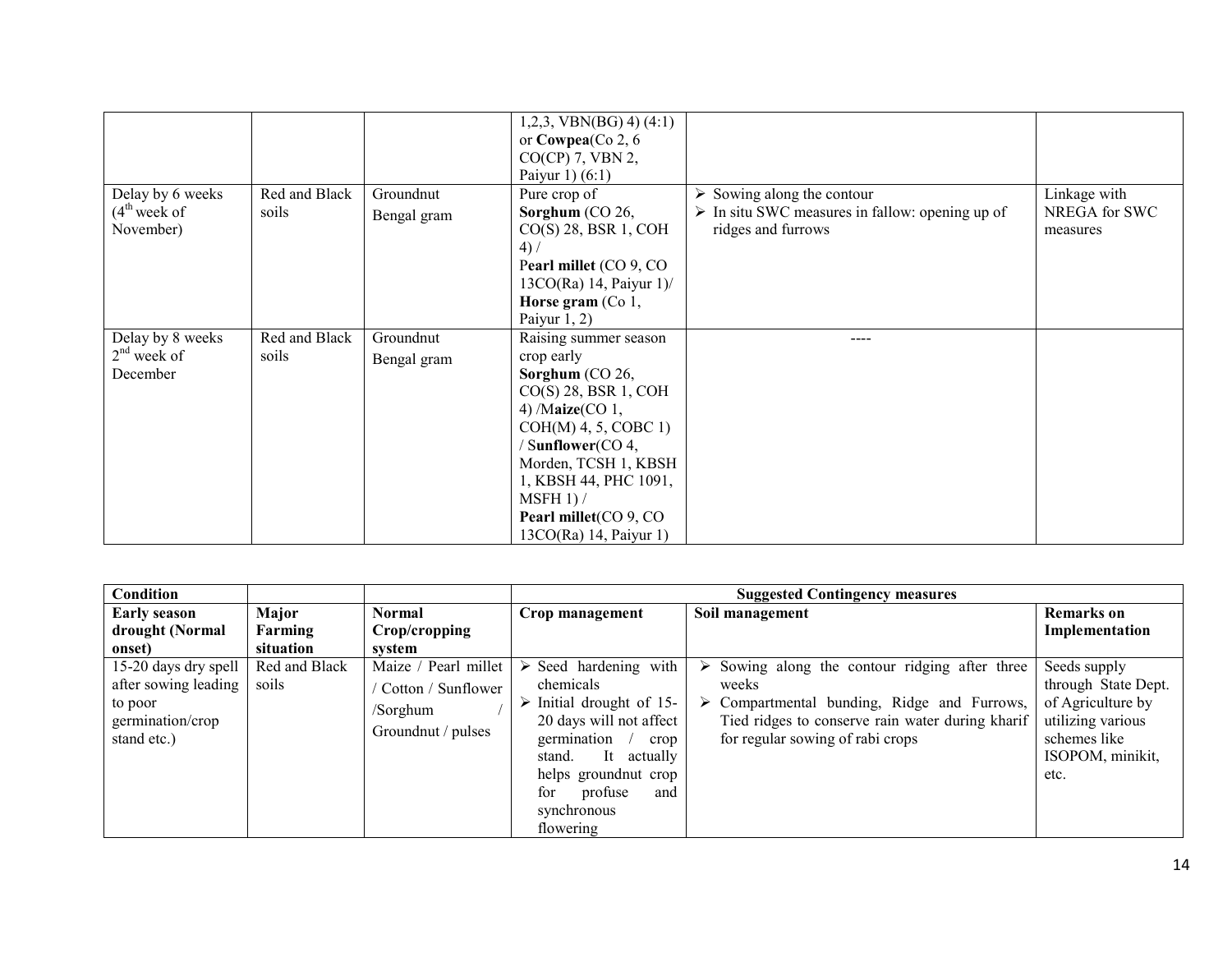| Condition           |           |               |                                            | <b>Suggested Contingency measures</b> |                   |
|---------------------|-----------|---------------|--------------------------------------------|---------------------------------------|-------------------|
| <b>Early season</b> | Major     | Normal        | Crop management                            | Soil management                       | <b>Remarks</b> on |
| drought (Normal     | Farming   | Crop/cropping |                                            |                                       | Implementation    |
| onset)              | situation | system        |                                            |                                       |                   |
|                     |           |               | $\triangleright$ Going<br>alternate<br>for |                                       |                   |
|                     |           |               | crops                                      |                                       |                   |
|                     |           |               |                                            |                                       |                   |

| Condition                                                                                              |                               |                                                                             |                                                                                                                       | <b>Suggested Contingency measures</b>                                                                                                                                                                                                |                                     |
|--------------------------------------------------------------------------------------------------------|-------------------------------|-----------------------------------------------------------------------------|-----------------------------------------------------------------------------------------------------------------------|--------------------------------------------------------------------------------------------------------------------------------------------------------------------------------------------------------------------------------------|-------------------------------------|
| Mid season<br>drought (long dry<br>spell, $> 2$<br>consecutive weeks<br>rainless $(>2.5$ mm)<br>period | Major<br>Farming<br>situation | <b>Normal</b><br>Crop/cropping<br>system                                    | Crop management                                                                                                       | Soil management                                                                                                                                                                                                                      | <b>Remarks</b> on<br>Implementation |
| At vegetative stage                                                                                    | Red and Black<br>soils        | Maize / Pearl millet<br>Cotton / Sunflower<br>Sorghum<br>Groundnut / pulses | Supplemental<br>irrigation<br>Rain gun irrigation if<br>available<br>for<br>Mulching<br>⋗<br>moisture<br>conservation | $\triangleright$ Sowing along the contour and ridging after three<br>weeks.<br>$\triangleright$ Thinning or reducing the plant population<br>$\triangleright$ Opening of conservation furrows at an interval<br>of $15-20 \text{ m}$ |                                     |

| Condition                       |                        |                                                                             |                                                                                                                                                                                                                                                                       | <b>Suggested Contingency measures</b>                                                             |                                     |
|---------------------------------|------------------------|-----------------------------------------------------------------------------|-----------------------------------------------------------------------------------------------------------------------------------------------------------------------------------------------------------------------------------------------------------------------|---------------------------------------------------------------------------------------------------|-------------------------------------|
| Mid season<br>drought (long dry | Major<br>Farming       | <b>Normal</b><br>Crop/cropping                                              | Crop management                                                                                                                                                                                                                                                       | Soil management                                                                                   | <b>Remarks</b> on<br>Implementation |
| spell)                          | situation              | system                                                                      |                                                                                                                                                                                                                                                                       |                                                                                                   |                                     |
| At reproductive<br>stage        | Red and Black<br>soils | Maize / Pearl millet<br>Cotton / Sunflower<br>Sorghum<br>Groundnut / pulses | $\triangleright$ Severe drought years,<br>crop will be harvested<br>for fodder purpose.<br>$\triangleright$ Supplemental<br>irrigation<br>with<br>harvested rain water<br>in ponds $(10$<br>mm<br>depth.)<br>of<br>Ratooning<br>sorghum and bajra<br>spraying cycocel | $\triangleright$ Thinning or reducing the plant population<br>$\triangleright$ Soil dust mulching |                                     |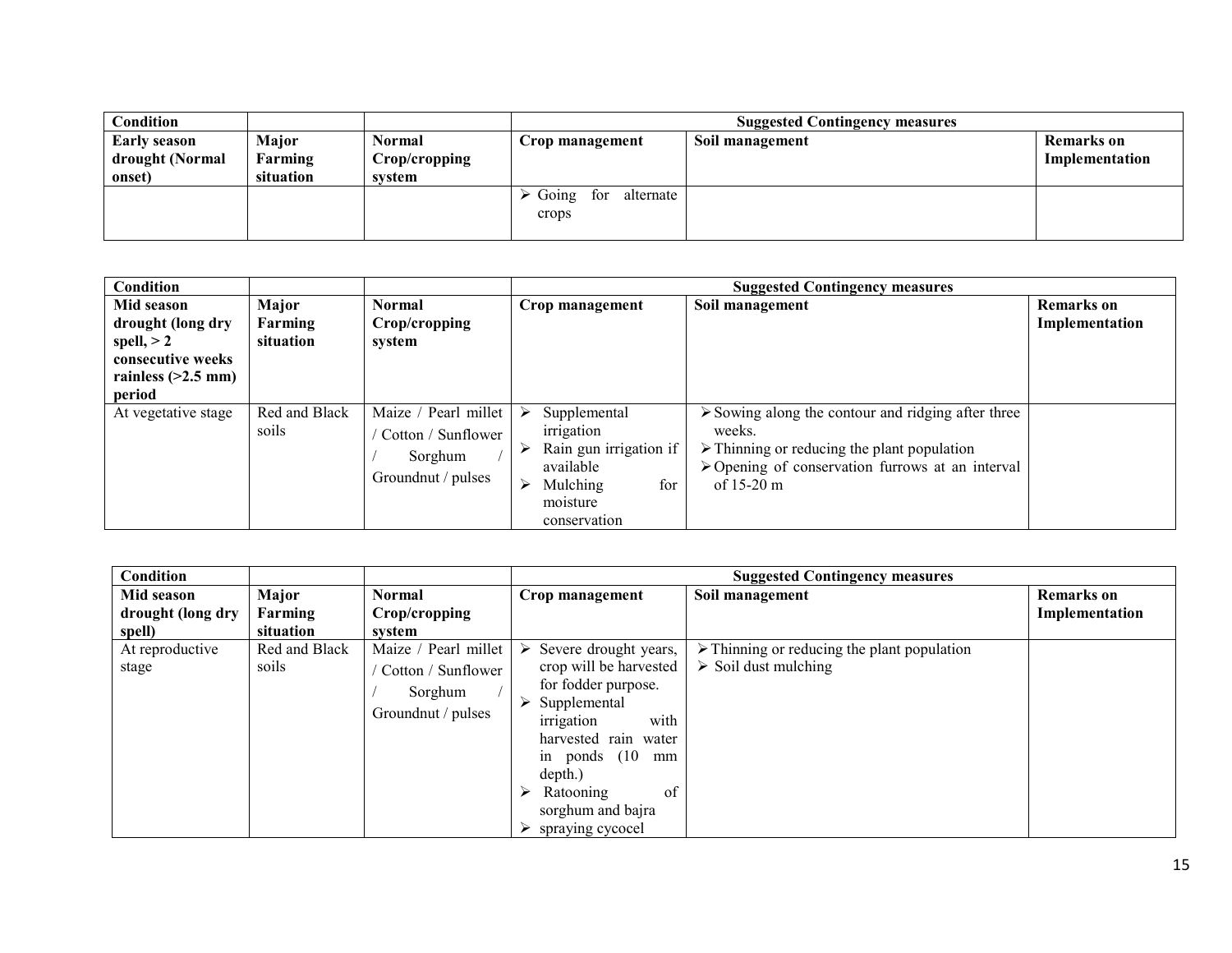| Condition         |           |               |                                           | <b>Suggested Contingency measures</b> |                   |
|-------------------|-----------|---------------|-------------------------------------------|---------------------------------------|-------------------|
| Mid season        | Major     | Normal        | Crop management                           | Soil management                       | <b>Remarks</b> on |
| drought (long dry | Farming   | Crop/cropping |                                           |                                       | Implementation    |
| spell)            | situation | system        |                                           |                                       |                   |
|                   |           |               | Spray anti-transparent<br>Kaolin $(a)$ 5% |                                       |                   |

| Condition               |                        |                                                                             |                                                                                                                     | <b>Suggested Contingency measures</b> |                   |
|-------------------------|------------------------|-----------------------------------------------------------------------------|---------------------------------------------------------------------------------------------------------------------|---------------------------------------|-------------------|
| <b>Terminal drought</b> | Major                  | <b>Normal</b>                                                               | Crop management                                                                                                     | Soil management                       | <b>Remarks</b> on |
|                         | Farming                | Crop/cropping                                                               |                                                                                                                     |                                       | Implementation    |
|                         | situation              | system                                                                      |                                                                                                                     |                                       |                   |
|                         | Red and Black<br>soils | Maize / Pearl millet<br>Cotton / Sunflower<br>Sorghum<br>Groundnut / pulses | Recycling the<br>➤<br>harvesting rainwater<br>Inter cultivation and<br>weeding<br>Harvest and use as<br>➤<br>fodder | Soil dust mulching                    |                   |

#### 2.1.2 Irrigated situation

|                                                                                                                                                   |                                                                                                                |                                                                                                        | <b>Suggested Contingency measures</b>                                                                                                                                                                        |                                                                                                                  |
|---------------------------------------------------------------------------------------------------------------------------------------------------|----------------------------------------------------------------------------------------------------------------|--------------------------------------------------------------------------------------------------------|--------------------------------------------------------------------------------------------------------------------------------------------------------------------------------------------------------------|------------------------------------------------------------------------------------------------------------------|
| <b>Major Farming</b>                                                                                                                              | Crop/cropping                                                                                                  | Change in                                                                                              | <b>Agronomic measures</b>                                                                                                                                                                                    | <b>Remarks</b> on                                                                                                |
| situation                                                                                                                                         | system                                                                                                         | crop/cropping system                                                                                   |                                                                                                                                                                                                              | Implementation                                                                                                   |
| irrigated<br>l .Canal<br>red soils<br>irrigated<br>2.Canal<br>black soils<br>3. Lift irrigated red<br>soils<br>irrigated<br>4.Lift<br>black soils | systems<br>based<br>Groundnut<br>cropping systems<br>Maize<br>based<br>cropping systems<br>Sugarcane<br>Banana | required<br>Less<br>water<br>crops like ground nut/<br>sunflower/<br>sesame<br>/pulses/ maize/ Tapioca | 1. Direct seeding of short duration rice varieties<br>2. Short duration drought tolerant varieties<br>3. Irrigation at critical stages<br>4. Adopting micro irrigation systems drip/sprinkler<br>5. Mulching | 1. Weed problem<br>direct<br>1n<br>seeded rice<br>High initial<br>2.<br>investment<br>for<br>micro<br>irrigation |
|                                                                                                                                                   |                                                                                                                |                                                                                                        | Rice based cropping                                                                                                                                                                                          |                                                                                                                  |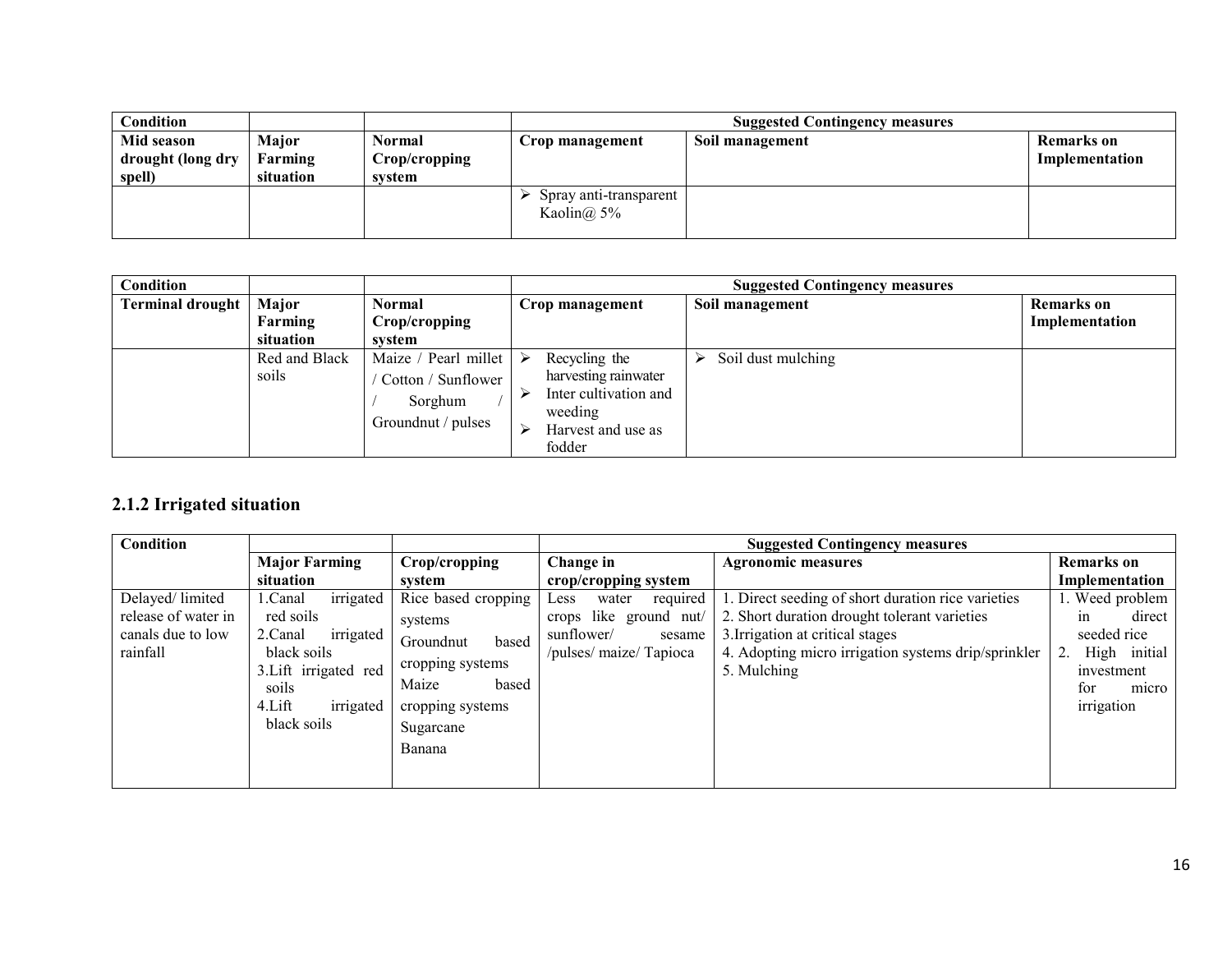| Condition        |                   |                  | <b>Suggested Contingency measures</b> |                                                 |                   |
|------------------|-------------------|------------------|---------------------------------------|-------------------------------------------------|-------------------|
|                  | Major             | Crop/cropping    | Change in                             | <b>Agronomic measures</b>                       | <b>Remarks</b> on |
|                  | Farming           | system           | crop/cropping system                  |                                                 | Implementation    |
|                  | situation         |                  |                                       |                                                 |                   |
| Non release of   | 1.Canal           | Rice/Maize/Groun |                                       | 1. Drought tolerant variety                     |                   |
| water in canals  | irrigated<br>red  | dnut/Vegetables  | Maize/sorghum (grain and              | 2. Intercropping with pulses                    |                   |
| under delayed    | soils             |                  | fodder)/ pearl millet /               | 3. Supplemental irrigation                      |                   |
| onset of monsoon | 2.Canal           |                  | pulses during October as              | 4. Mid term corrections like mulching, spraying |                   |
| in catchment     | irrigated black   |                  | rainfed crops.                        | anti-transparent Kaolin $\omega$ , 5%           |                   |
|                  | soils             |                  |                                       |                                                 |                   |
|                  | 3. Lift irrigated |                  |                                       |                                                 |                   |
|                  | red soils         |                  |                                       |                                                 |                   |
|                  | 4. Lift irrigated |                  |                                       |                                                 |                   |
|                  | black soils       |                  |                                       |                                                 |                   |

| Condition         |                      |               | <b>Suggested Contingency measures</b> |                           |                |
|-------------------|----------------------|---------------|---------------------------------------|---------------------------|----------------|
|                   | <b>Major Farming</b> | Crop/cropping | Change in                             | <b>Agronomic measures</b> | Remarks on     |
|                   | situation            | system        | crop/cropping system                  |                           | Implementation |
| Lack of inflows   |                      |               |                                       |                           |                |
| into tanks due to |                      |               |                                       |                           |                |
| insufficient      |                      |               | $\overline{\phantom{0}}$              |                           |                |
| /delayed onset of |                      |               |                                       |                           |                |
| monsoon           |                      |               |                                       |                           |                |

| Condition       |                      |                      | <b>Suggested Contingency measures</b> |                                                                             |                         |  |
|-----------------|----------------------|----------------------|---------------------------------------|-----------------------------------------------------------------------------|-------------------------|--|
|                 | <b>Major Farming</b> | Crop/cropping        | Change in                             | <b>Agronomic measures</b>                                                   | Remarks on              |  |
|                 | situation            | system               | crop/cropping system                  |                                                                             | Implementation          |  |
| Insufficient    | Lift irrigated red   | Cotton.<br>maize,    | Growing<br>less                       | water $\vert$ 1. Restricted crop activity                                   | High initial investment |  |
| groundwater     | soils and black      | sugarcane.           | required<br>crops                     | like 2. Timely sowing is advised                                            | for micro irrigation    |  |
| recharge due to | soils                | vegetables and fruit | sorghum,                              | cumbu, 3. Adopting Micro irrigation systems                                 |                         |  |
| low rainfall    |                      |                      |                                       | sunflower, pulses instead   4. Irrigation at critical stages                |                         |  |
|                 |                      | crops                |                                       | of high water required $\vert$ 4. Skip furrow / alternate furrow irrigation |                         |  |
|                 |                      |                      | crops                                 | 5. Mulching                                                                 |                         |  |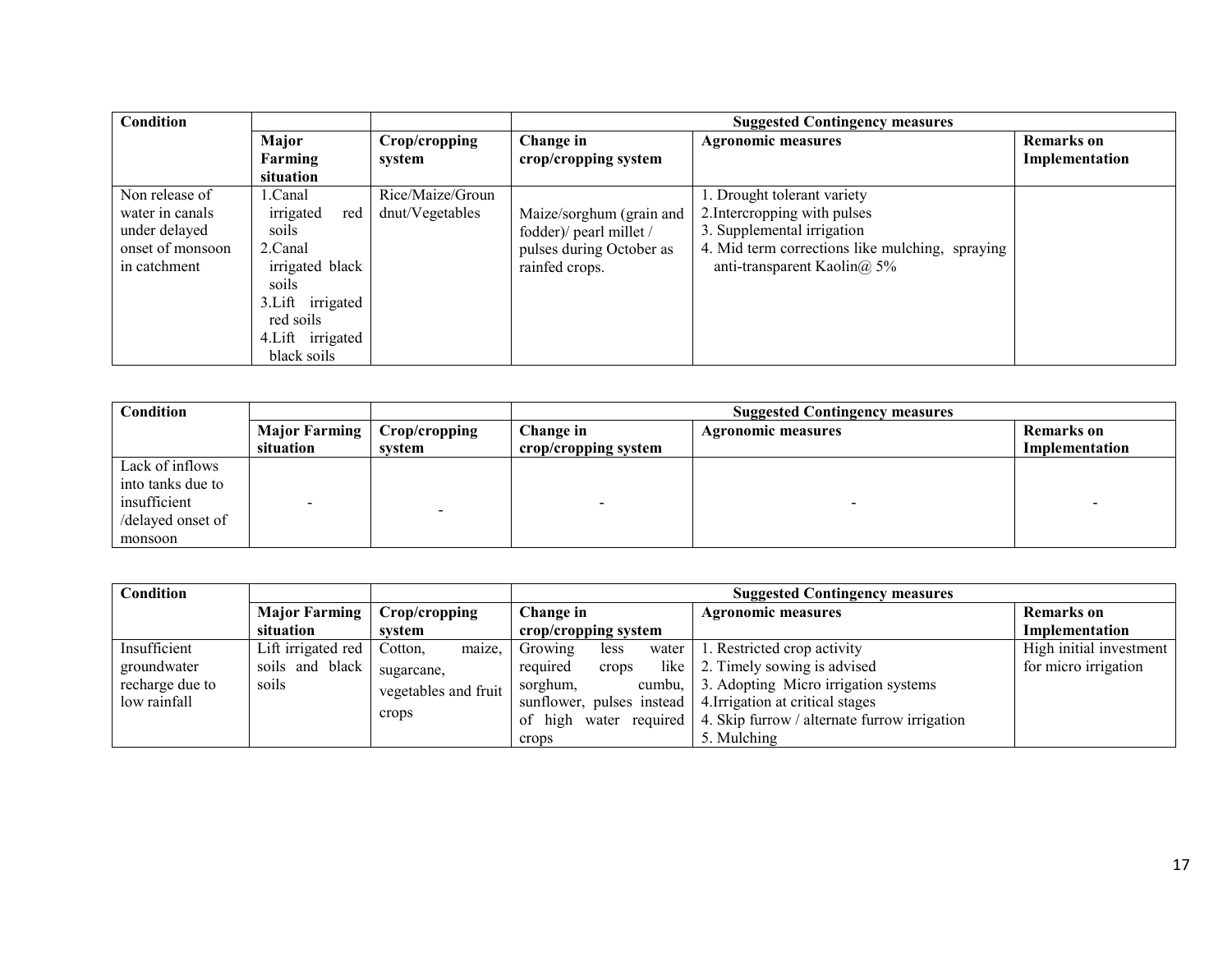#### 2.2 Unusual rains (untimely, unseasonal etc) (for both rainfed and irrigated situations)

| Condition                                                                         | <b>Suggested contingency measure</b> |                                                                                               |                                                                                    |                                                                       |  |
|-----------------------------------------------------------------------------------|--------------------------------------|-----------------------------------------------------------------------------------------------|------------------------------------------------------------------------------------|-----------------------------------------------------------------------|--|
| <b>Continuous high</b><br>rainfall in a short<br>span leading to<br>water logging | <b>Vegetative stage</b>              | <b>Flowering stage</b>                                                                        | Crop maturity stage                                                                | Post harvest                                                          |  |
| Sorghum                                                                           |                                      | Suitable plant protection measures to<br>control pest and diseases<br>Drain excess water      | Drain excess water and<br>Weather based advisory to be<br>followed for harvesting. | Immediately after harvesting drying of<br>produce by mechanical drier |  |
| Maize                                                                             | Adjust top dressing of N             | Timely plant protection measures are<br>to be taken against sucking pests and<br>downy mildew | Proper drainage facility                                                           | Use Combined harvester / Mechanical<br>threshing                      |  |
| Ground nut                                                                        | Drainage                             | Plant protection<br>Delayed top dressing                                                      | Provision of drainage                                                              |                                                                       |  |

#### 2.3 Floods - Not applicable

### 2.4 Extreme events: Heat wave / Cold wave / Frost / Hailstorm / Cyclone – Not applicable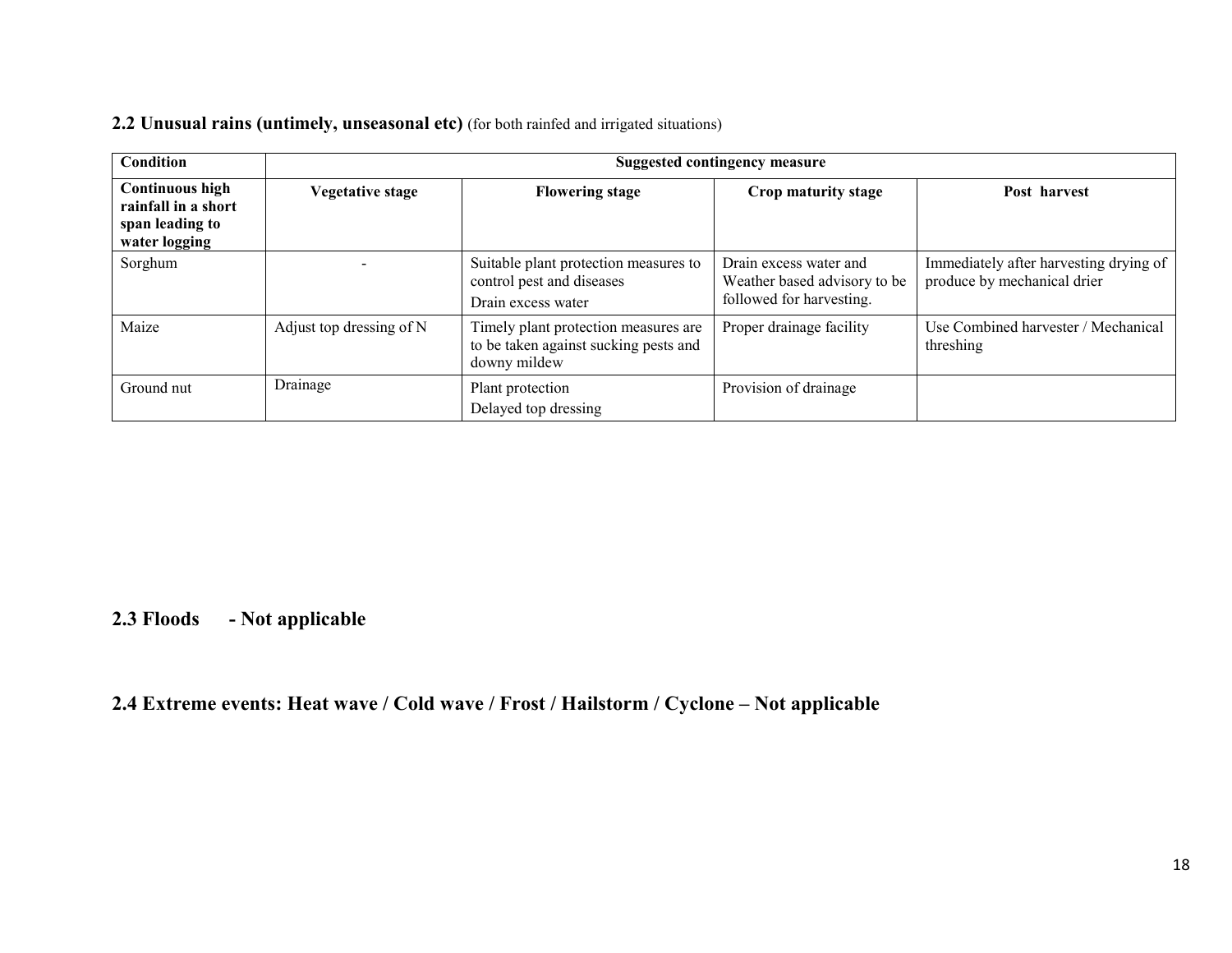#### 2.5Contingent strategies for Livestock, Poultry & Fisheries

### 2.5.1 Livestock

|                                    | <b>Suggested contingency measures</b>                                                                                                                                                                                                                                                                                                                                                                                                                                                                                                                                                                                                                                                                                                                                                                                                                                                                                                                                                                                                                                                                                                                                                                                     |                                                                                                                                                                                                                                                                                                                                                                                                                                                                                                                                                                                                                                                                                                                                                                                                                                                                                                                                                                                                                                                                                                                                                                                                                                                                                                                                                                                                                                                                                                                                                                                                                                                                                                           |                                                                                                                                                                                                                                                                                                                                                                                                     |  |  |
|------------------------------------|---------------------------------------------------------------------------------------------------------------------------------------------------------------------------------------------------------------------------------------------------------------------------------------------------------------------------------------------------------------------------------------------------------------------------------------------------------------------------------------------------------------------------------------------------------------------------------------------------------------------------------------------------------------------------------------------------------------------------------------------------------------------------------------------------------------------------------------------------------------------------------------------------------------------------------------------------------------------------------------------------------------------------------------------------------------------------------------------------------------------------------------------------------------------------------------------------------------------------|-----------------------------------------------------------------------------------------------------------------------------------------------------------------------------------------------------------------------------------------------------------------------------------------------------------------------------------------------------------------------------------------------------------------------------------------------------------------------------------------------------------------------------------------------------------------------------------------------------------------------------------------------------------------------------------------------------------------------------------------------------------------------------------------------------------------------------------------------------------------------------------------------------------------------------------------------------------------------------------------------------------------------------------------------------------------------------------------------------------------------------------------------------------------------------------------------------------------------------------------------------------------------------------------------------------------------------------------------------------------------------------------------------------------------------------------------------------------------------------------------------------------------------------------------------------------------------------------------------------------------------------------------------------------------------------------------------------|-----------------------------------------------------------------------------------------------------------------------------------------------------------------------------------------------------------------------------------------------------------------------------------------------------------------------------------------------------------------------------------------------------|--|--|
|                                    | Before the event                                                                                                                                                                                                                                                                                                                                                                                                                                                                                                                                                                                                                                                                                                                                                                                                                                                                                                                                                                                                                                                                                                                                                                                                          | During the event                                                                                                                                                                                                                                                                                                                                                                                                                                                                                                                                                                                                                                                                                                                                                                                                                                                                                                                                                                                                                                                                                                                                                                                                                                                                                                                                                                                                                                                                                                                                                                                                                                                                                          | After the event                                                                                                                                                                                                                                                                                                                                                                                     |  |  |
| <b>Drought</b>                     |                                                                                                                                                                                                                                                                                                                                                                                                                                                                                                                                                                                                                                                                                                                                                                                                                                                                                                                                                                                                                                                                                                                                                                                                                           |                                                                                                                                                                                                                                                                                                                                                                                                                                                                                                                                                                                                                                                                                                                                                                                                                                                                                                                                                                                                                                                                                                                                                                                                                                                                                                                                                                                                                                                                                                                                                                                                                                                                                                           |                                                                                                                                                                                                                                                                                                                                                                                                     |  |  |
| Feed and<br>Fodder<br>availability | As the district is moderately prone to draught, all<br>the available crop residues especially sorghum<br>straw, groundnut haulms, paddy straw, and<br>sugarcane tops should be stored properly in the<br>farm of hay at individual farmer level.<br>Training to farmers on silage, Azolla cultivation<br>Promoted creation of fodder models<br>with<br>Guinea grass, stylo, desmanthus, kolukkattai<br>grass(Cencarus spp.) etc. at village level<br>Creation of tree fodder models with Subabul,<br>Glyricidia, Agathi, Prosopis etc. at village level<br>Encourage fodder production with Sorghum -<br>stylo- Sorghum on rotation basis and also to<br>cultivate short-term fodder crops like sunhemp.<br>Top dressing of CPRs with N in 2-3 split doses<br>$(a)$ 20-25 kg N/ha during the monsoon to get<br>more biomass<br>Planting of fodder trees in village CPRs<br>Chopping of fodder should be made as<br>mandatory in every village through supply and<br>establishment of good quality crop cutters.<br>Creation of permanent fodder, feed and fodder<br>seed banks in all drought prone villages<br>Capacity building and preparedness of the<br>stakeholders and official staff for the unexpected<br>events | Promotion of cultivation of Horse gram as contingent crop and<br>harvesting it at vegetative phase as fodder<br>Harvest and use all the failed crop (Sorghum, Groundnut,<br>Maize, cow pea, Paddy, Bengal gram, Green gram, Black gram)<br>material as fodder.<br>Harvest all the top fodder available (Neem, Subabul, Acasia,<br>Pipol etc) and feed the LS during drought<br>In severe drought don't allow for grazing and try to stall fed the<br>animals<br>Silage / hay, UMMB and mineral mixture should be supplied on<br>subsidy to the farmers having high productive livestock<br>All the hay should be enriched with 2% Urea molasses solution<br>or 1% common salt solution and fed to LS<br>Use of unconventional and locally available cheap feed<br>ingredients for feeding livestock.<br>Supplementation of probiotics – Yeast culture $(3 \text{ g/day})$ to<br>milch cows.<br>Herd should be split and supplementation should be given only<br>to the highly productive and breeding animals during severe<br>drought<br>Provision of emergency grazing/feeding (Cow-calf camps or<br>other special arrangements to protect high productive $\&$<br>breeding stock) during severe drought<br>Encourage mixing available kitchen waste with dry fodder<br>while feeding to the milch animals<br>Arrangements should be made for mobilization of small<br>ruminants across the districts where no drought exits<br>Unproductive livestock should to be culled during severe<br>drought<br>Create transportation and marketing facilities for the culled and<br>unproductive animals (10000-20000 animals)<br>Subsidized loans (5-10 crores) should be provided to the<br>livestock keepers | Encourage progressive farmers to grow multi<br>cut fodder crops of sorghum/bajra/maize(UP<br>chari, MP chari, HC-136, HD-2, GAINT<br>BAJRA, L-74, K-677, Ananad/African Tall,<br>Kisan composite, Moti, Manjari, B1-7 on<br>their own lands & supporting them with<br>assisting infrastructures like seeds, money<br>manure.<br>Flushing the stock to recoup<br>Replenish the feed and fodder banks |  |  |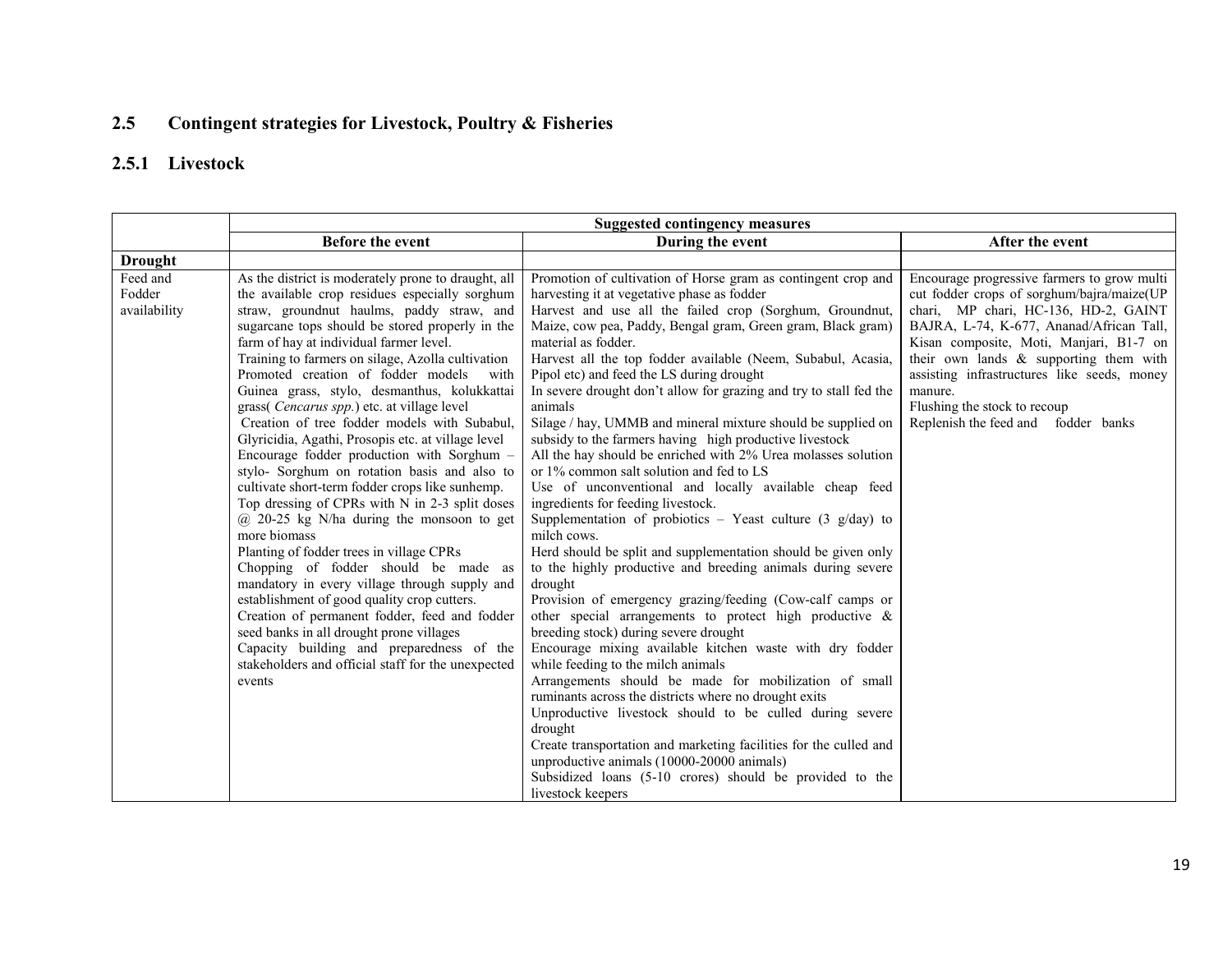| <b>High intensity</b> | All the stock must be<br>immunized for the     | Transportation of animals to elevated areas                   | Repair of animal shed                          |
|-----------------------|------------------------------------------------|---------------------------------------------------------------|------------------------------------------------|
| storms                | following mentioned diseases to prevent        | Proper hygiene and sanitation of the animal shed              | Bring back the animals to the shed             |
|                       | epidemics                                      | In severe storms, un-tether or let loose the animals          | Cleaning and disinfection of the shed          |
|                       | July:                                          | Avoid soaked and mould infected feeds / fodders to livestock  | Bleach (0.1%) drinking water / water sources   |
|                       | 1. Foot and Mouth Disease - Pollachi South     | Emergency outlet establishment for required medicines or feed | Deworming with broad spectrum dewormers        |
|                       | Block.                                         | in each village                                               | Proper disposable of the dead animals /        |
|                       | August:                                        | Spraying of fly repellants in animal sheds                    | carcasses by burning / deep burying (4-8 feet) |
|                       | 1. Foot and Mouth Disease – Thondamuthur       |                                                               | with lime powder (1kg for small ruminants      |
|                       | Block.                                         |                                                               | and 5kg for large ruminants) in pit            |
|                       | 2. Anthrax- Madukkarai Block.                  |                                                               | Drying the harvested crop material and         |
|                       | October:                                       |                                                               | proper storage for use as fodder.              |
|                       | 1. Foot and Mouth Disease - Pollachi South     |                                                               |                                                |
|                       | Block.                                         |                                                               |                                                |
|                       | 2. Anthrax- S.S. Kulam Block.                  |                                                               |                                                |
|                       | Don't allow the animals for grazing if severe  |                                                               |                                                |
|                       | storms are forewarned                          |                                                               |                                                |
|                       | Keep stock of bleaching powder and lime        |                                                               |                                                |
|                       | Carry out Butax spray for control of external  |                                                               |                                                |
|                       | parasites                                      |                                                               |                                                |
| Cyclone               | NA                                             |                                                               |                                                |
| <b>Floods</b>         | NA                                             |                                                               |                                                |
| Heat & Cold           | <b>NA</b>                                      |                                                               |                                                |
| wave                  |                                                |                                                               |                                                |
| <b>Health</b> and     | Procure and stock emergency medicines and      | Carryout deworming to all animals entering into relief camps  | Keep close surveillance on disease outbreak.   |
| <b>Disease</b>        | vaccines for important endemic diseases of the | Identification and quarantine of sick animals                 | Undertake the vaccination depending on need    |
| management            | area                                           | Constitution of Rapid Action Veterinary Force                 | Keep the animal houses clean and spray         |
|                       | All the stock must be immunized for endemic    | Performing ring vaccination (8 km radius) in case of any      | disinfectants Farmers should be advised to     |
|                       | diseases                                       | outbreak                                                      | breed their milch animals during July-         |
|                       | February:                                      | Restricting movement of livestock in case of any epidemic     | September so that the peak milk production     |
|                       | 1. Antharx- S.S.Kulam Block                    | Rescue of sick and injured animals and their treatment        | does not coincide with mid summer              |
|                       | March:                                         | Organize with community, daily lifting of dung from relief    |                                                |
|                       | 1. Foot and Mouth Disease-Madukkarai Block     | camps                                                         |                                                |
|                       | 2. PPR -Thondamuthur Block.                    |                                                               |                                                |
|                       | May:                                           |                                                               |                                                |
|                       | 1. Sheep pox - Pollachi North Block            |                                                               |                                                |
|                       | 2. Foot and Mouth Disease- Polachi North and   |                                                               |                                                |
|                       | Madukkarai Blocks.                             |                                                               |                                                |
|                       | June:                                          |                                                               |                                                |
|                       | 1. Enterotoxaemia - Pollachi South Block       |                                                               |                                                |
|                       | 2. Foot and Mouth Disease- P.N. Palayam and    |                                                               |                                                |
|                       | Madukkarai Blocks.                             |                                                               |                                                |
|                       | Surveillance and disease monitoring network to |                                                               |                                                |
|                       | established at Joint Director (Animal<br>be    |                                                               |                                                |
|                       | Husbandry) office in the district              |                                                               |                                                |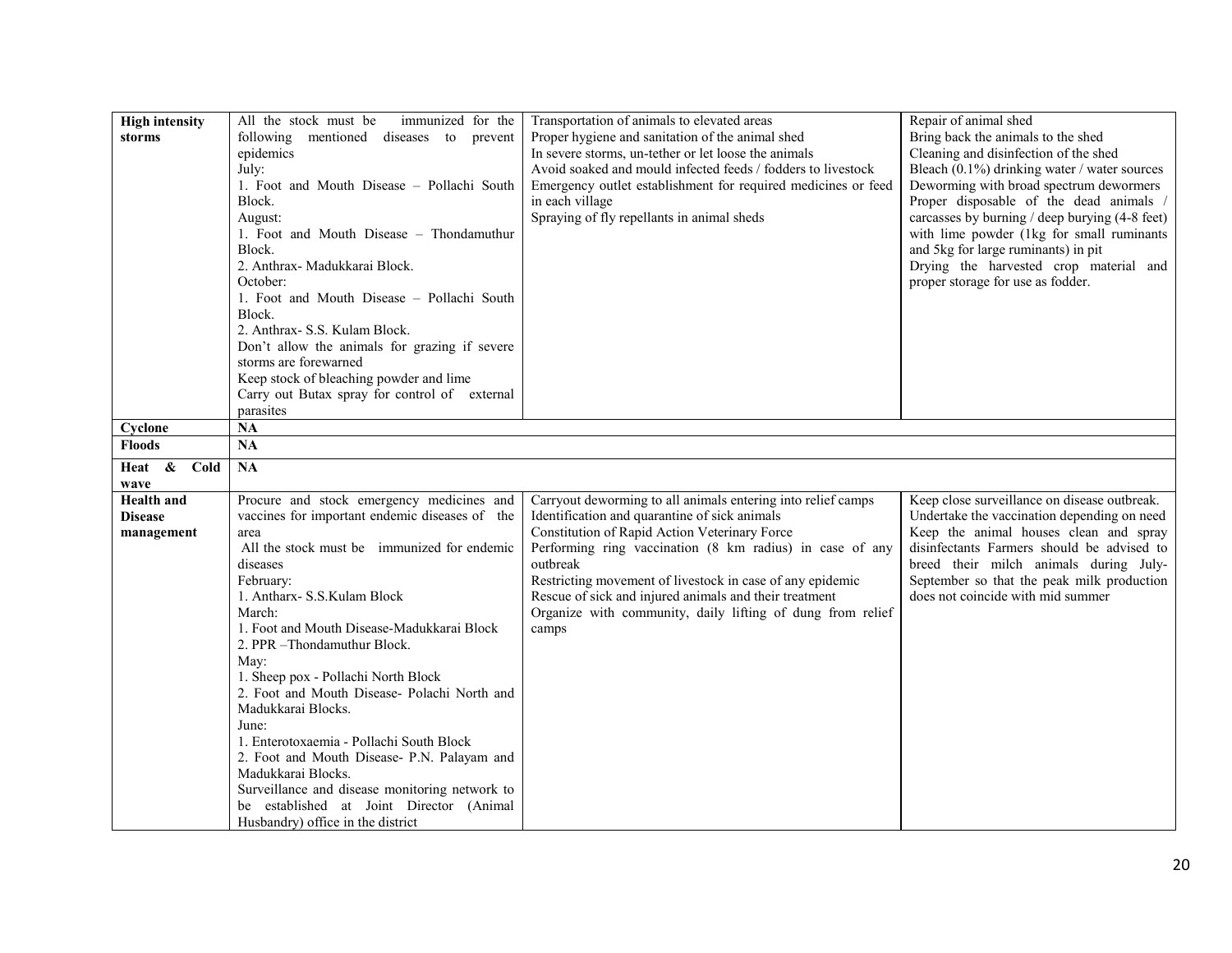|                       | Adequate refreshment training on draught<br>management to be given to VAS, Jr.VAS, LI<br>with regard to health $\&$ management measures.<br>Procure and stock multivitamins & area specific<br>mineral mixture                                                                                                                                                                               |                                                         |                                                                                                        |
|-----------------------|----------------------------------------------------------------------------------------------------------------------------------------------------------------------------------------------------------------------------------------------------------------------------------------------------------------------------------------------------------------------------------------------|---------------------------------------------------------|--------------------------------------------------------------------------------------------------------|
| Insurance             | Encouraging insurance of livestock                                                                                                                                                                                                                                                                                                                                                           | Listing out the details of the dead animals             | Submission for insurance claim and availing<br>insurance benefit<br>Purchase of new productive animals |
| <b>Drinking water</b> | Identification of water resources<br>Desilting of ponds<br>Rain water harvesting and create water<br>bodies/watering points (when water is scarce<br>use only as drinking water for animals)<br>Construction of drinking water tanks in herding<br>places/village junctions/relief camp locations<br>Community drinking water trough can be<br>arranged in shandies /community grazing areas | Restrict wallowing of animals in water bodies/resources | Bleach (0.1%) drinking water / water sources<br>Provide clean drinking water                           |

#### Vaccination schedule in small ruminants (Sheep & Goat)

| <b>Disease</b>                | <b>Season</b>                        |
|-------------------------------|--------------------------------------|
| Foot and mouth disease (FMD)  | Preferably in winter / autumn        |
| <b>PPR</b>                    | All seasons, preferably in June-July |
| Black quarter (BQ)            | May / June                           |
| Enterotoxaemia (ET)           | May                                  |
| Haemorrhagic septicaemia (HS) | March / June                         |
| Sheep pox $(SP)$              | December / march                     |

#### Vaccination programme for cattle and buffalo:

| <b>Disease</b> | Age and season at vaccination     |
|----------------|-----------------------------------|
| Anthrax        | In endemic areas only, Feb to May |
| HS             | May to June                       |
| <b>BQ</b>      | May to June                       |
| <b>FMD</b>     | November to December              |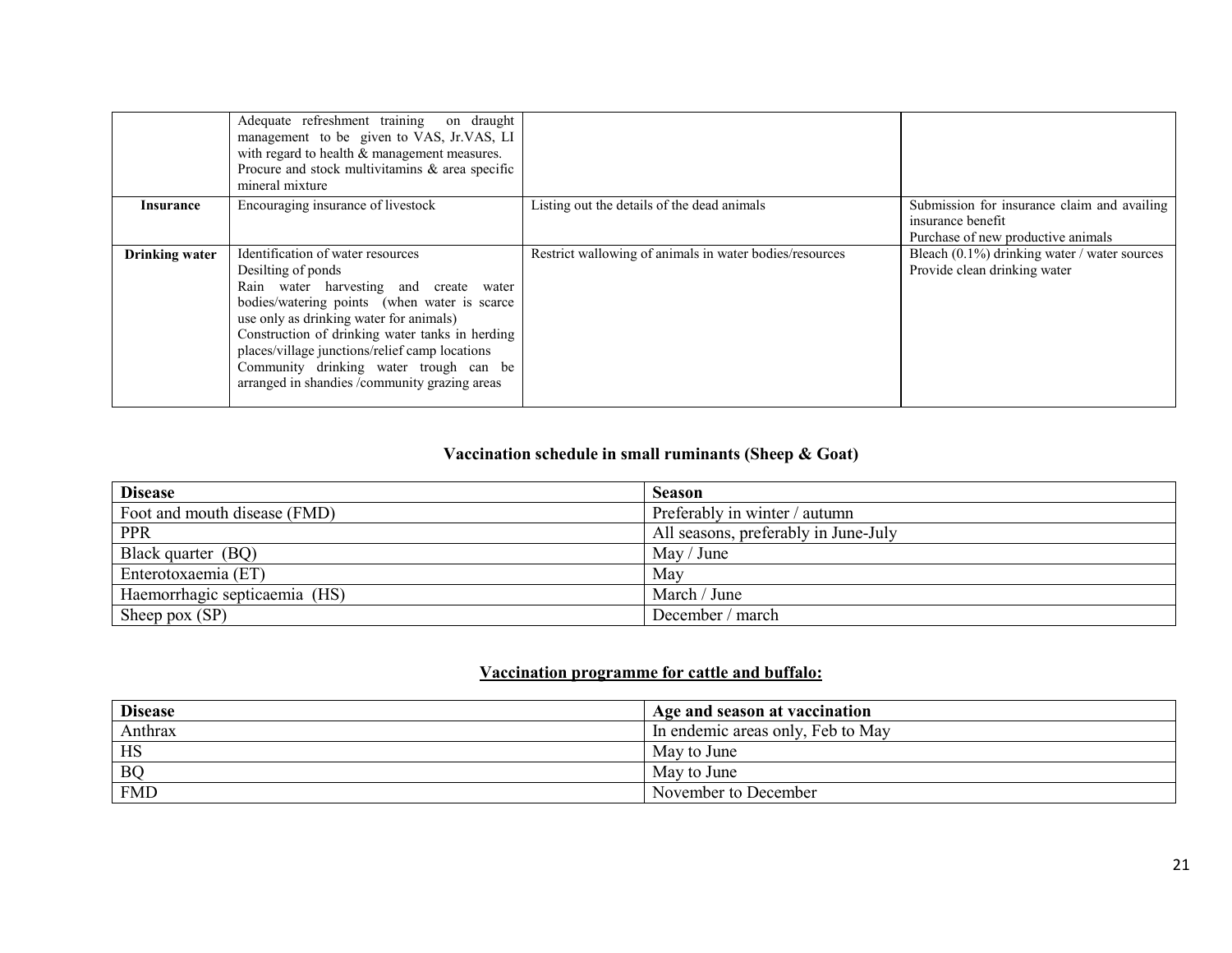## 2.5.2 Poultry

|                               | <b>Suggested contingency measures</b>                                                                                                         |                                                                                                                                                                                                                      |                                                                                                                                                                                                               |  |
|-------------------------------|-----------------------------------------------------------------------------------------------------------------------------------------------|----------------------------------------------------------------------------------------------------------------------------------------------------------------------------------------------------------------------|---------------------------------------------------------------------------------------------------------------------------------------------------------------------------------------------------------------|--|
|                               | <b>Before the event</b>                                                                                                                       | During the event                                                                                                                                                                                                     | After the event                                                                                                                                                                                               |  |
| <b>Drought</b>                |                                                                                                                                               |                                                                                                                                                                                                                      |                                                                                                                                                                                                               |  |
| Shortage of feed ingredients  | Storing of house hold grain like maize, broken rice, bajra<br>etc,<br>Culling of weak birds                                                   | Supplementation only for productive birds<br>with house hold grain<br>Supplementation of shell grit (calcium) for<br>laying birds                                                                                    | Supplementation to all                                                                                                                                                                                        |  |
| Drinking water                | Rain water harvesting                                                                                                                         | Sanitation of drinking water                                                                                                                                                                                         | Give sufficient water as per the bird's<br>requirement                                                                                                                                                        |  |
| Health and disease management | Culling of sick birds.<br>Deworming and vaccination against RD and IBD                                                                        | Mixing of Vit. A, D, E, K and B-complex<br>including vit C in drinking water                                                                                                                                         | Hygienic and sanitation of poultry<br>house<br>Disposal of dead birds by burning /<br>burying with line powder in pit                                                                                         |  |
| <b>High intensity storms</b>  |                                                                                                                                               |                                                                                                                                                                                                                      |                                                                                                                                                                                                               |  |
| Shortage of feed ingredients  | In case of EFW, shift the birds to safer place<br>Storing of house hold grain like maize, broken rice, bajra<br>etc.<br>Culling of weak birds | Use stored feed as supplement<br>Don't allow for scavenging                                                                                                                                                          | Routine practices are followed                                                                                                                                                                                |  |
| Drinking water                | Provide clean drinking water                                                                                                                  | Sanitation of drinking water                                                                                                                                                                                         | Sanitation of drinking water                                                                                                                                                                                  |  |
| Health and disease management | In case of EFW, add antibiotic powder in drinking water<br>to prevent any disease outbreak                                                    | Sanitation of poultry house<br>Treatment of affected birds<br>Prevent water logging surrounding the sheds<br>Assure supply of electricity<br>Sprinkle lime powder to prevent ammonia<br>accumulation due to dampness | Disposal of dead birds by burning /<br>burying with line powder in pit<br>Disposal of poultry manure to prevent<br>protozoal problem<br>Supplementation of coccidiostats in<br>feed<br>Vaccination against RD |  |
| Cyclone                       | NA                                                                                                                                            |                                                                                                                                                                                                                      |                                                                                                                                                                                                               |  |
| Heat wave and cold wave       | NA                                                                                                                                            |                                                                                                                                                                                                                      |                                                                                                                                                                                                               |  |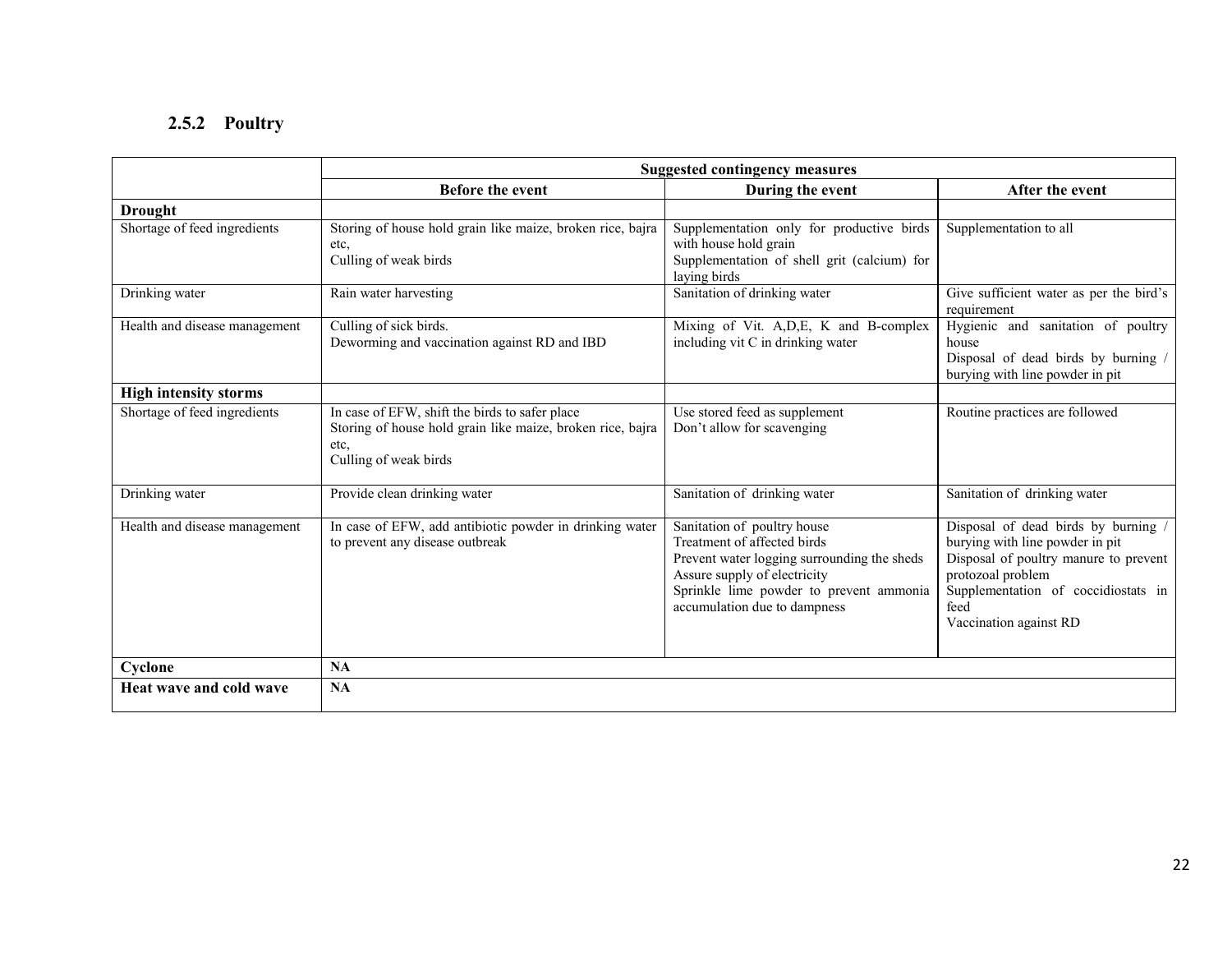#### 2.5.3 Fisheries :

|                                                                         | <b>Suggested contingency measures</b>                                                                                                                                                         |                                                                                                                                                      |                                                                                                                                                  |  |
|-------------------------------------------------------------------------|-----------------------------------------------------------------------------------------------------------------------------------------------------------------------------------------------|------------------------------------------------------------------------------------------------------------------------------------------------------|--------------------------------------------------------------------------------------------------------------------------------------------------|--|
|                                                                         | Before the event                                                                                                                                                                              | During the event                                                                                                                                     | After the event                                                                                                                                  |  |
| 1) Drought                                                              |                                                                                                                                                                                               |                                                                                                                                                      |                                                                                                                                                  |  |
| A. Capture                                                              |                                                                                                                                                                                               |                                                                                                                                                      |                                                                                                                                                  |  |
| Marine                                                                  |                                                                                                                                                                                               |                                                                                                                                                      |                                                                                                                                                  |  |
| Inland                                                                  |                                                                                                                                                                                               |                                                                                                                                                      |                                                                                                                                                  |  |
| (i) Shallow water depth due to insufficient<br>rains/inflow             | • Harvesting large individuals<br>• Increased<br>Stocking-density<br>in<br>smaller/confined areas                                                                                             | • Harvesting large individuals<br>• Disposable of unwanted excess stock<br>• Stocking<br>of<br>desirable/special<br>individuals in brood stock ponds | • Proper<br>management<br>οf<br>the<br>local<br>environment                                                                                      |  |
| (ii) Changes in water quality                                           | Negligible changes in water quality                                                                                                                                                           | Negligible changes in water quality                                                                                                                  | Negligible changes in water quality                                                                                                              |  |
| (iii) Any other                                                         |                                                                                                                                                                                               |                                                                                                                                                      |                                                                                                                                                  |  |
| <b>B.</b> Aquaculture                                                   |                                                                                                                                                                                               |                                                                                                                                                      |                                                                                                                                                  |  |
| (i) Shallow water in ponds due to insufficient<br>rains/inflow          | • Harvesting of the stock                                                                                                                                                                     | • Harvesting of the stock<br>• Transferring of smaller fishes to<br>artificial ponds (if available) for<br>tiding over the drought                   | • Steps to improve the quality of stocked<br>fishes, via feed management water quality<br>management                                             |  |
| (ii) Impact of salt load build up in ponds /<br>change in water quality | • Harvesting of the stock                                                                                                                                                                     | • Harvesting of the stock<br>• Transferring of smaller fishes to<br>tiding over the drought with water<br>from other source (less hardness)          | artificial ponds (if available) for $\bullet$ Steps to improve the quality of stocked<br>fishes, via feed management water quality<br>management |  |
| (iii) Any other                                                         |                                                                                                                                                                                               |                                                                                                                                                      |                                                                                                                                                  |  |
| 2) Floods                                                               |                                                                                                                                                                                               |                                                                                                                                                      |                                                                                                                                                  |  |
| A. Capture                                                              |                                                                                                                                                                                               |                                                                                                                                                      |                                                                                                                                                  |  |
| Marine                                                                  |                                                                                                                                                                                               |                                                                                                                                                      |                                                                                                                                                  |  |
| Inland<br>(i) Average compensation paid due to loss of<br>human life    | • Proper fencing to prevent escaping of<br>fishes<br>• Increasing bundh height and improve<br>bundh strength<br>• Improve land drainage to allow easy and<br>quick flow of flood waters<br>-- | In extreme conditions, controlled<br>draining of flooded ponds<br>• Thinning of stock by harvesting of<br>larger individuals                         | • Repair damaged bundhs<br>• Collect and preserve existing stock                                                                                 |  |
| (ii) No. of boats / nets/damaged                                        |                                                                                                                                                                                               |                                                                                                                                                      |                                                                                                                                                  |  |
| (iii) No. of houses damaged                                             | $\overline{\phantom{a}}$                                                                                                                                                                      |                                                                                                                                                      |                                                                                                                                                  |  |